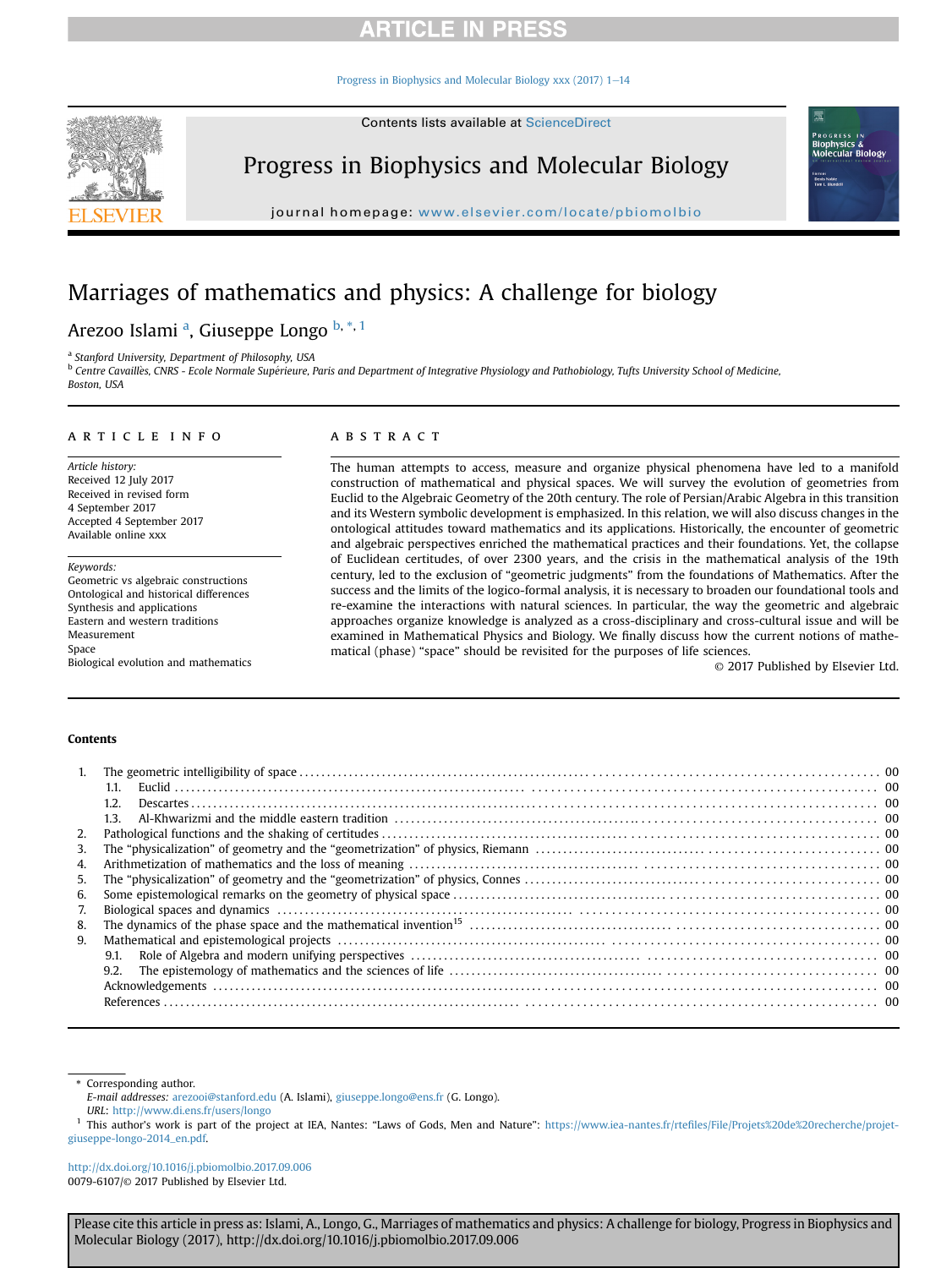#### 1. The geometric intelligibility of space

«The primary evidence should not be interchanged with the evidence of the "axioms"; since the axioms are mostly the result already of an original formation of meaning and they already have this formation itself always behind them» (**Husserl**, The origin of Geometry, [1933\)](#page-12-0).

Humans have been since long organizing and giving meaning to space. This was done by action, gestures and language. Mathematics, Geometry in particular, provided the most stable conceptual reconstructions of phenomenal space. By phenomenal space we mean the space on which phenomena manifest themselves. It is the constructed interface, first singled out by our senses, between us and natural processes and on which we draw their contours and dynamics mostly by mathematical tools. We will try to find a methodological unity to the highest moments of this construction, when geometric tools unified, and still now unify, the space of senses and physical space as well as different forms of mathematical understanding of space.

To this aim, and by a rather arbitrary choice, we will stress the unity in the questioning posed by the geometries of Euclid, Descartes, Riemann, and Alain Connes<sup>2</sup>: the issue here is not the 'names' of the mathematicians mentioned, nor their individual contribution which may interest the historian, but the focus is on the evolution of the notion(s) of space to which these theories have contributed. This will allow us to focus on the issue of the mathematical "space'' (or, more generally, "phase space" or space of ''possible phylogenetic trajectories'') which may be required for the analysis of biological dynamics. The claim is that physical space, in the paradigmatic approaches to geometry, and from our point of view, is made intelligible by proposing different answers to similar "questions": How do we access space? How do we measure it? By which operators do we act on it?

From a philosophical point of view, we aim to analyze the merging of different scientific traditions and to explain the current asymmetry between the role of mathematics with respect to physics on one hand and to biology on the other. While a nuanced historical work on individual mathematicians is important, for the purpose of our project, we focus our attention on the changes in the notion of space that have led to the constitution of physical space using mathematics throughout history.

We base our interpretation of this evolution in part on Edmund Husserl's book The Crisis of European Sciences and Transcendental Phenomenology ([Husserl, 1933\)](#page-12-0). In this book Husserl analyzes what he calls the crisis of European Sciences as result of a forgetting of their original constitution since Galileo. In the "Origin of Geometry'' he works at the « original » constitutive gestures, in a broad historical perspective, without searching for the actual « protogeometer ». In a similar spirit, we interpret some of the key problems of mathematization of biology as rooted in a forgetting of the very possibility and constitution of mathematical physics and its spaces. We use history as a prism that reveals elements of this constitution as a way to understand origins and thus solutions to our current problem.

History of science in our work is regarded as a continual process that has led to the sciences we possess. We understand each individual's work as a part of this continuum, influencing on and being influenced by the process. Just as any evolutionary analysis, a deeper understanding of a particular moment in history might be gained through a reflection on a later moment, on now in particular.

### 1.1. Euclid

The geometry of Euclid is "just'' a geometry of figures: nor space, not even plane are "mathematized''. Yet, the developments of Euclidean Geometry provided us the tools to organize physical space by rigid figures, drawn and handled by ruler and compass, and their (rigid) movements. In Euclid's books, figures are drawn and proofs are "shown" (first theorem, book I: construct an equilateral triangle on any straight line ... we all know how $^3$ ). In fact, all Euclid's five postulates are "constructive clauses": draw a straight line from any point to any point ... produce a circle with any center and a distance ... and so on so forth. Moreover, each of these construction maximizes symmetries, (see [Longo, 2011b\)](#page-12-0); this is the "primary evidence that underlies the axioms" and allows further constructions.

In Greek Geometry the role of seeing is crucial. "Theorem" means "vision", "scene", from "theater", also from the Greek word "theoria" which was what "theoros" saw: theoros, the spectator, the agent of the polis overlooking religious ceremonies from distance without active participation. And so, to solve a mathematical problem, then one has to distance oneself and think about the problem from an impartial point of view. Moreover, symmetry, as "equilibrium" and as a technical notion as well, is at the core of Greek culture, in science, arts and religion. Thus, jointly to constructive gestures in space, such as rotations and translations, which are symmetries on the plane, this notion grounds both the axioms and the proof, by enriching the logical deduction  $-$  yet another invention of the Greek Agora.

The famous V postulate of the parallel lines, for instance, expresses a key invariance property: in modern terms, it is equivalent to "closure under homotheties", as transformations enlarging or reducing length in Euclidean space (its group of automorphisms contains the homotheties). Then, a theorem, a property of a figure, such as the value of the sum of the internal angles of a triangle, remains valid by enlarging or reducing at leisure its length, surface, volume ... from Democritus' atoms to stars. And the "local" or "medium sized" space of senses is perfectly unified with physical space, in the very large and in the very small. This property characterizes Euclidean Geometry with regard to the non-Euclidean

<sup>&</sup>lt;sup>2</sup> 1982 Field Medal, A. Connes works since the early '80's at the geometric foundations of Quantum Mechanics.

<sup>&</sup>lt;sup>3</sup> Trace the circles centered on the extremities of the line, says Euclid (by definition gamma, "the extremities of a line are points"). The intersection point of these circles centered on the end points is obtained by the intended continuity of lines, a well-established notion since the lively debate between Parmenides and Heraclitus in the Greek Agora and the later atomistic response by Democritus. Euclid's lines are the result of a continuous gesture, a construction, a continuous movement with a compass in this case: in this sense, we understand that Euclid's proof are "diagrammatic" and "object dependent", as observed in [Panza \(2012\).](#page-12-0) Thus, the two lines (a line is a "length with no thickness", definition beta), produce, by intersection, a point, which has "no parts" (definition alpha; a "semeion", a sign, in the original terminology of Euclid). In other words, in Euclid, a point is a position, a semeion, on a line, it is given as the result of an intersection of two lines. We even dare to say that this first theorem at once gives also an implicit definition, or clarification, of what continuity for a line may mean: a line with no thickness is continuous if, when it intersects, in good conditions, another line with no thickness, it produces a point. Only the formalist reading of Greek Geometry could claim that this theorem is not soundly proved by Euclid, according to Hilbertian standards, (see [Heath, 1908\)](#page-12-0) and one century long commentaries. Proofs instead are a historical formation of mathematical sense, in this case largely grounded on deep Aristotelian insight into the continuum of movement, [\(Panza, 2015](#page-12-0)).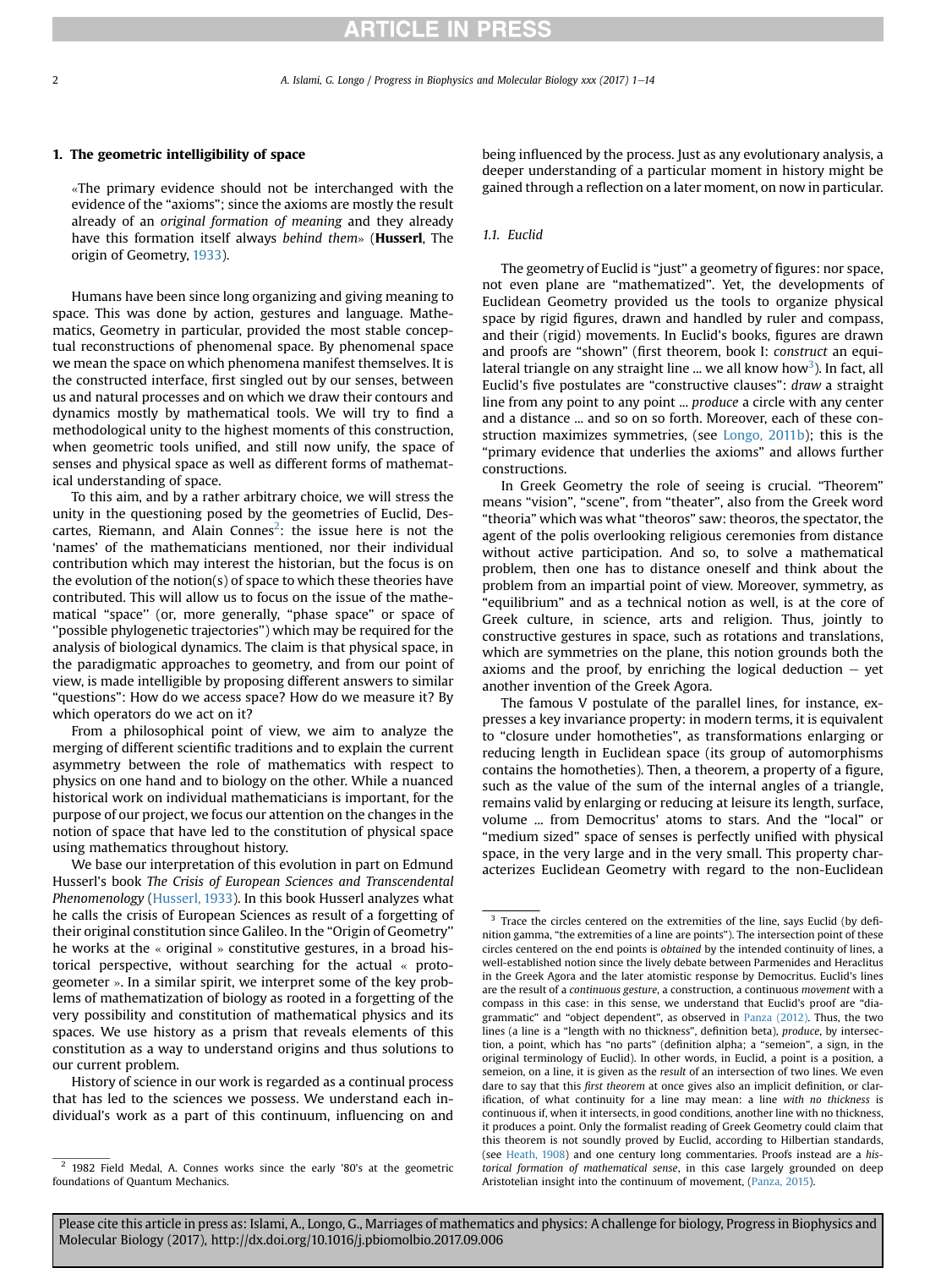#### <span id="page-2-0"></span>ones.

In summary, in Euclidean geometry, constructions may be done by ruler and compass, thus by rotations and translations (which are symmetries of the plane): these "tools" make figures and measurement possible by a ratio to a given length and, thus, they make space mathematically measurable. These elementary gestures organize space, they allow us to measure it, to operate on it. Nothing else is needed. In this process, geometric objects as ideal objects – points, line segments, circle – were constructed, as the result of a mythical construction, the "seeing" ("idein") of objects in a Platonic realm, ([Vernant, 1983](#page-13-0)). So the line as "a length with no thickness" (definition beta) has no physical counterpart, it is a focus on pure measuring. A true origin and foundation of western geometry, it is a limit, an imaginary construction. By the absence of thickness, it allowed an invariant measure of surfaces  $-$  what is otherwise the surface of a plane figure with borders of some thickness? Greek Geometry is thus grounded on the invention of the very difficult notion of "border" (see Thom's work on cobordism). Through this ideal, limit language, the subjectivity that is otherwise present in our experience of the world is overcome and replaced with an objective, shareable, understanding of figures, surfaces and, thus and later, of space: the ideal, remote theater looked upon by the theoros. This "objective" knowledge, then, is preserved and passed on through gestures (Châtelet, 1993), speech and writing, from one generation to another, without the need to repeat the original formation of these "pure" objects and their sense ([Husserl, 1936\)](#page-12-0). The role of measurement by ratios, the abstract notion of "length", ground Greek geometry in a metaphysics of knowledge that still now play a role in the most advanced mathematical constructions, in particular those which organize space and time.

### 1.2. Descartes

Descartes' geometry may be soundly seen as a conservative extension of Euclid's geometry ([Panza, 2011\)](#page-12-0). However, in Euclidean geometry we have at most the construction of the third power, where the first power is a line segment, second a square and third a cube. The higher powers had no geometric equivalent, geometry understood as Euclidean geometry. This problem was solved in Cartesian geometry where a new conception and definition of product as well as extended methods of construction were accepted.

Influenced by algebraic methods developed since the 9th century (see below), Descartes "algebraized" Geometry and founded analytic Geometry (or more accurately, he invented a geometrical algebra where one studies curves defined geometrically). In this Geometry, unlike the synthetic Geometry of Euclid, one does not need to go to higher dimensions to represent the product of two magnitudes. For instance, in Euclidean Geometry prior to Descartes the product of two line segments was considered to be a plane figure, and the product of three line segments a solid and so on. But in Cartesian geometry, it becomes possible to understand the product of line segments as another line segment, thanks to the new definition of product. In this way, it was possible to construct geometrically on a two-dimensional coordinate system every polynomial.

Then Euclidean figures, circles, triangles, … turned out to be but a special case (at most degree two) of Cartesian curves. Yet, in gaining this amazing power, Geometry took a step away from our ordinary, though abstract, experience of dimension and action in space of senses. Moreover, the correspondence of algebraic formula and geometrical shapes, gave Geometry a symbolic representation, which was much easier to manipulate. That is, the organization and action on space was thus enriched by new algebraic tools. In particular, the correspondence between curves and equations was thought to allow for the geometric representation of not only every polynomial but also eventually every function, after the invention of differential and integral calculus. It was this Geometry that later allowed Newton and Leibniz to develop their ideas of derivative and integral, a new tool for making physical trajectories mathematically intelligible.

#### 1.3. Al-Khwarizmi and the middle eastern tradition

What partially made it possible for Descartes to move away from Euclidean Geometry to analytic Geometry was Algebra, which was originally developed in Persian/Arabic tradition<sup>4</sup> beginning with the work of al-Khwarizmi. While an unsystematic collection of problems and algorithmic solutions existed as early as the Rhind Papyrus c. BC 1700, and was thought to be an extension of arithmetic in Ancient world and Medieval India, it was not until the work of the mathematician al-Khwarizmi in the 9th century that Algebra was invented as a systematic and rigorous branch of mathematics. This Algebra was not symbolic but verbal, where the problems and their step-by-step solutions were expressed using words.<sup>5</sup> Unlike his predecessors, al-Khwarizimi did not start with specific problems to solve but with an a priori classification of all equations (linear and quadratic). The book begins by six classes of equations and the introduction of his primitive terms.

The classification of equations is a very important methodological aspect that distinguished al-Khwarizmi's work from prior treatises that used algorithmic methods. The consolidation of Islamic empire in the 8th century led to, among others, the construction of an Arabic dictionary, which involved an "a priori" classification of all possible combinations. Thanks to a theologically neutral view of language, which put the "divine" language of Quran and the language of "pagans" on the same footing, lexicography was done by a priori methods, an art and a science at once. Moreover, the development of civil laws in the 8th century according to Quran's dictum led to the establishment of schools of jurisprudence and the need for new and intricate methods of calculation. Yet once again, art (technique) and science went hand in hand. Algebra's practical purpose did not prevent it from being a science and vice versa.<sup>6</sup>

While Euclid's Elements was concerned with geometric objects in a rigorous logical (deductive) system, al-Khwarizmi's book "al-

While Euclidian geometers used ruler and compass to construct shapes, Descartes' approach allows to understand "lines" also as the result of a point by point construction or drawing: "If then we should take successively an infinite number of different values for the line y, we should obtain an infinite number of values for the line x, and therefore an infinity of different points, such as C, by means of which the required curve can be drawn" [\[Descartes, 1954](#page-12-0), p. 34].

<sup>4</sup> We use Persian/Arabic, Middle Eastern and Islamic science interchangeably. Given the geographical and historical changes, it is difficult to find the right term for this tradition. Some scholars use "science of the Islamic era", some use "Islamic science", some "Arabic science". But all of these are controversial given the drastic changes in the region. We use Persian not as a term referring to language but to culture. The history of Algebra and its relation to other sciences is rich and very intricate. In this work, we only make a few and rather brief remarks o this matter. Historians often call this verbal Algebra "rhetorical Algebra".

 $6$  Science or knowledge "ilm" in the Islamic tradition has essentially different characteristics than its Greek counterpart. "ilm" is to be understood as that "knowledge" which has practical consequences at some stages of its development. Unlike the Greek tradition, knowledge is not limited to the theoretical and "pure": it is rather oriented toward action. Technique or practical knowledge for Islamic tradition does not hold a lower status comparing to the theoretical knowledge. The aim of "ilm", understood in this way is not describing nature from a distance, as it were, but gaining knowledge by acting upon it [\(Rosenthal, 1970; Rahman et al.,](#page-13-0) [2008\)](#page-13-0).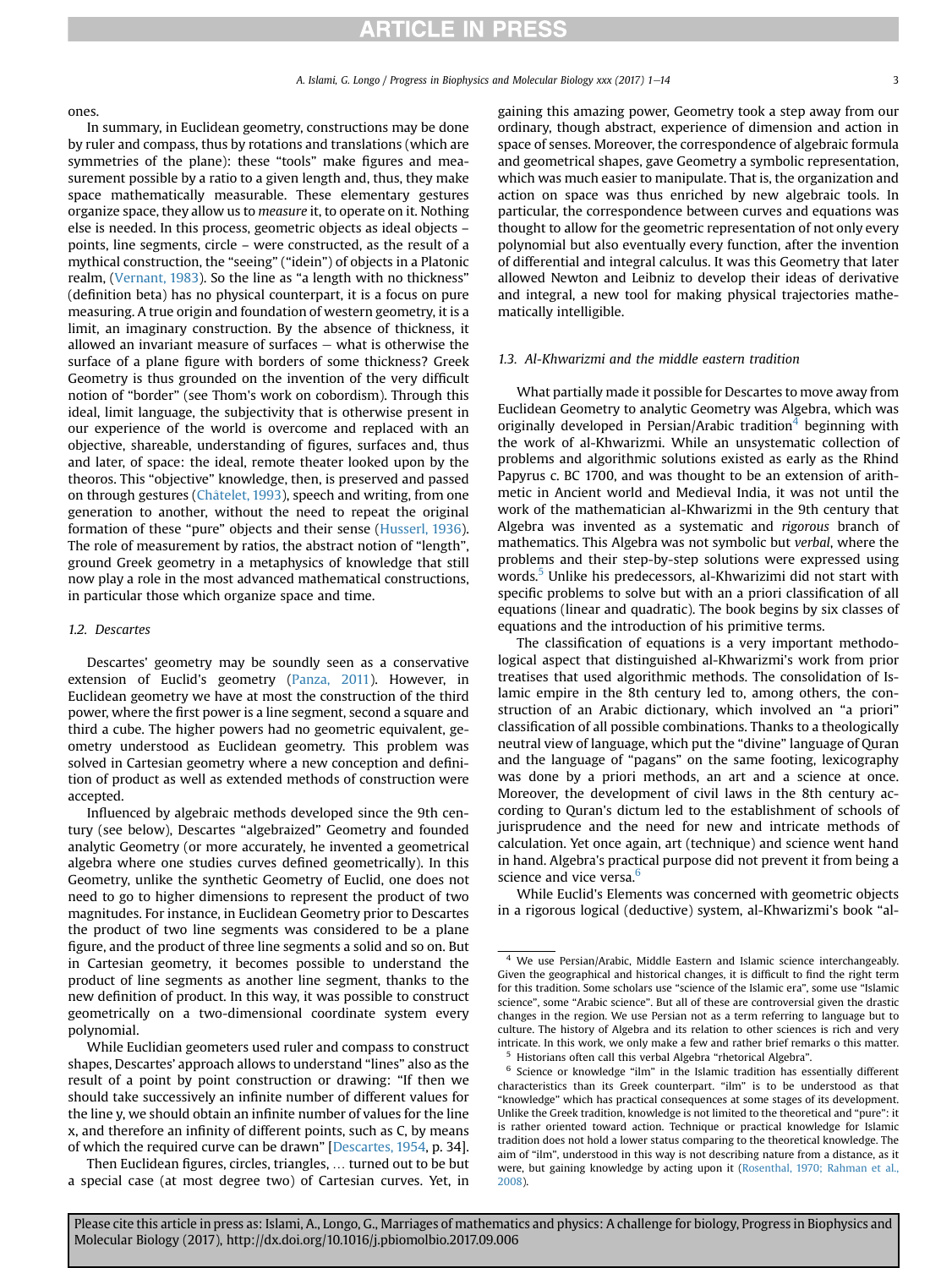<span id="page-3-0"></span>jabr and al-moquabala" had a more general purpose: solving problems helpful in Geometry and Arithmetic, which are useful in practical matters such as commerce, distribution, inheritance, law, etc. To solve these problems, al-Khwarizmi invented the new mathematical notion of "shay", the Arabic word for "the thing", "the unknown" (later cosa in Italian) which applied to arithmetical and geometric quantities alike ([Al-Khwarizmi, 1915\)](#page-12-0). Note that in the 8th century three major schools for jurisprudence ("Hanafi", "Shafi'i", "Maliki") were developed to (re)construct civil laws about will, inheritance and distribution according to the instructions of Quran. These often needed a complicated calculation and as a result some jurists/mathematicians wrote "hisab al-wasaya" designed specifically for this task. The work of al-Khwarizimi not only further developed and put such calculations on strong, apodictic foundations, but also created a completely new area of mathematics, which contributed to bridge the gap between Arithmetic and Geometry. His work marked the beginning of a six-century long prolific research on Algebra, the relationship between Hellenistic tradition of Geometry and Babylonian Arithmetic and their reconstruction through the application of Algebra [\(Rashed, 1996](#page-13-0)). In Algebra, in contrast to Geometry, one does not "see" the proof from distance, but "performs" the calculation in order to arrive at the solution. It is only after carrying out such algebraic operations as "jabr" (restoration/elimination of a negative quantity from both sides of an equation) and "moquabala" (addition of a quantity to both sides) that one reaches the result, and replaces "shay" with its reference.

This tradition was further developed after al-Khwarizmi in two major schools, one arithemetized Algebra and the other geometrized the very same Algebra. As a result of the work of Baghdad mathematician Al-Karaji in "arithmetization", the object of Algebra became polynomial [\(Rashed, 2015](#page-13-0)). He extended arithmetical operations to unknowns treating them similar to the known magnitudes. The Persian mathematician, astronomer, philosopher and poet Omar Khayyam in the 11th and 12th century, founded the geometric school and invented methods for solving equations (of degree three) that were not solvable by the method of radicals. He classified all types of third degree equations and also added time to the list of quantities that can be treated algebraically. Starting from arithmetical and geometric magnitudes, Algebra eventually included a treatment of all possible quantities. In the words of d'Alembert in 1751, "Algebra is the method of making general calculations with every kind of quantity by representing them by very universal signs".<sup>7</sup>

Following this new trend, later mathematicians provided for each and every problem two equivalent solutions based on the method of algebraists (e.g. al-Karaji) and geometers (e.g. Khayyam). More importantly, succeeding mathematicians expanded the theory of equations to rational and then to irrational numbers (algebraic numbers, specifically). Moreover to solve cubic equations, they appealed to methods other than construction by ruler and compass and gradually used conic sections (e.g. Khayyam).<sup>8</sup> Breaking from the ancient prohibitions that kept Arithmetic and Geometry apart, in Algebra, rational, irrational and geometric magnitudes were treated in the same way. This new "algebraic object", "shay" was so general that allowed over time the application of Algebra to Geometry, Geometry to Algebra, Algebra to Arithmetic, Algebra to trigonometry, to Euclid's theory of numbers and so on. Thus, this new conception not only broadened the scope of mathematics in a completely unprecedented way (e.g. invention of numerical analysis) but also provided the possibility of its application to itself, cross disciplines.

Another significant difference between this area of mathematics and the Geometry of Euclid was the role of "seeing" in the Platonic realm and the ontological commitment to "pure" objects as the only legitimate objects of mathematics. While in Euclid's geometry what mattered was "showing" and "constructing" by tracing ("producing", translates [Heath, 1908\)](#page-12-0), in and as a "theorem", in Persian/Arabic tradition the truth was not necessarily to be grounded on sight. In Algebra, one doesn't see the solution but has a "feeling" for the kind of possible manipulations and operations that might get him to the solution (by an algorithm) [\(Kvasz, 2008\)](#page-12-0). Although al-Khwarizmi paired every algebraic procedure with a geometric demonstration, as its cause "ila", to ground its certainty, the generality of "shay" and its indifference to the object to which it referred gradually opened the way for purely algebraic arguments, with no need for geometric demonstrations. $9$  We see this method especially in the "arithmetized" Algebra of al-Khwarizmi's successors such as al-Karaji. Transcending from the necessary construction in space opened the way for a new symbolic language in which one was able to write a formula, which encompasses the order of operations as well.

In the 17th century Europe, it was the success of this method that facilitated a new form of "physical abstraction" which was of great importance in the scientific revolution. In the modern physical abstraction one may need to remove "notionally" the material substance e.g. air, as Aristotle could already do, but even gravitation and friction, as Galileo did when imagining the modern inertial movement, the asymptotic invention of the first conservation property. The invention of symbols for operations as well as constants and variables in the works of François Viète and René Descartes gave these abstractions a symbolic representation, which revealed at once the generality of these equations and their algorithmic solutions.

As already hinted, Descartes created a symbolic language representing the unknown by x, y, z.., distinguishing the variables from the constants, symbolically. This new language further revealed the "universal" character of algebraic methods, showing that all quantities can be treated in the same way; it was only their relationship that mattered [\(Kvasz, 2008](#page-12-0)). Descartes took a step further by declaring that these "accidental", "visible" qualities, as length, as area, as temperature etc., are mere appearances, and the reality hidden underneath is mathematical. He wrote in a letter to Mersenne in 1637: "My entire physics is nothing else than mathematics". The project is a full mathematization of physics as "res extensa", the primary attribute of material substance. In this mathematical space (of coordinates) then the metric was defined as the "distance" between every two points.

#### 2. Pathological functions and the shaking of certitudes

The expression of curves by equations allows to establish a point by point relation and, thus, provided a new method of constructing curves. This was thought to allow for the geometric representation of not only every polynomial but also, after the invention of differential and integral calculus, of every function. As Leibniz wrote: "Also if a continuous line be traced, which is now straight, now

 $7$  The signs, in Islamic era, weren't yet symbols but terms, such as "shay"(the thing), "mal" (square), and "cab"(cube).

<sup>8</sup> As Roshdi Rashed pointed out Khayyam's contributions to the theory of algebraic equations are very significant including "two remarkable results that historians have usually attributed to Descartes: a general solution of all equations of third degree by the intersection of two conics; and a geometrical calculation made possible by the choice of a unit length, keeping faithful, in contrast to Descartes, to the homogeneity rule." ([Rashed, 1996\)](#page-13-0).

 $9$  However, al-Khwarizmi treats irrational quantities arithmetically already in his book and shows that this treatment is justified using geometric methods.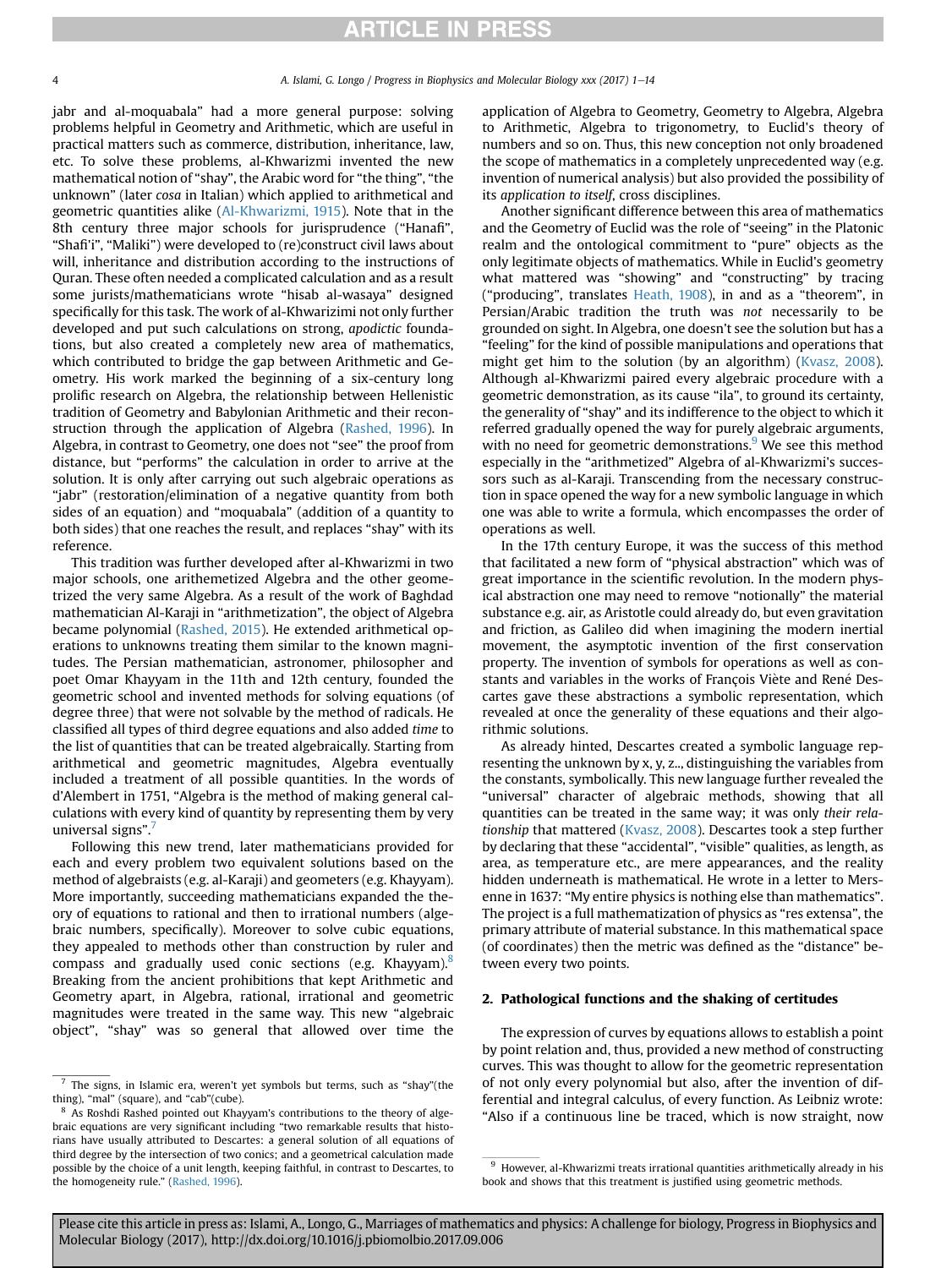circular, and now of any other description, it is possible to find a mental equivalent, a formula or an equation common to all the points of this line by virtue of which formula the changes in the direction of the line must occur. There is no instance of a face whose contour does not form part of a geometric line and which cannot be traced entirely by a certain mathematical motion. But when the formula is very complex, that which conforms to it passes for irregular." ([Leibniz, 1686](#page-12-0) p.3).

This paradoxical situation, which later led to the development of fractal (iterative) Geometry and the expansion of the theory of functions of a real variable, had important consequences. It created a general suspicion among mathematicians about the reliability of the intuition they had of these notions. In particular, the correspondence between functions (more precisely analytic formulas) and curves (as their geometric representation) was shaken by the developments in the 19th century. Developments in real analysis, such as the work of Fourier on the heat equation and its solution (Fourier series) led to a class of functions that were not representable by curves: a new intuition, as a novel mathematical insight had to be constructed. While Fourier has proved that "almost" every function is representable by an analytic formula (Fourier series), it gradually became clear that the "exceptions" produce a large class of functions: in fact the "smooth" functions are only a very small class of functions of a real variable. These functions, which were called "pathological" functions, were not constructible geometrically at all, thus defying the strong intuition about the relationship between Cartesian curves and functions (for example, Weierstrass function which is continuous everywhere but differentiable nowhere $10$ ).

Therefore, numerous attempts were made to move away from existing intuition to new insights as a result rigorous proofs and conceptual constructions were produced. In that movement, we see the rise of proofs of existence as opposed to algorithms that gave the solution as a combination of analytic functions. Moreover as a result of Lagrange's work in 1776 it was understood that some differential equations have solutions that are "singular", which cannot be found by standard methods. As a result, Cauchy in his lectures at Ecole Polytechnique, 1821, emphasized the need to prove existence and uniqueness of solutions to differential equations before studying their properties. Instead of attempting to find their solution as an analytical formula, he thought of them as a result of an iterative process, "successive approximations" ([Kvasz, 2008\)](#page-12-0). The appearance of these functions in the context of Fourier analysis, and the subsequent work, led to more rigorous definitions of function and integral. In the "refined" definitions, a function does not need to be continuous or constructible by the Cartesian method. In this way, the set of Cartesian curves came to constitute only a small, special subset of the set of all functions. So, Bolzano and Dirichlet dared to define constant functions of dense subsets of the real numbers, such as the rational numbers, acquiring a different value elsewhere. There is no way to "see" or "draw" these pathological functions, even less to relate them to physical dynamics. Then Cantor structured the real numbers by a new understanding of limits and convergence that allowed to frame mathematically these functions. A new mathematical intuition was then constructed, far away from the ancient imagination of the Euclidean "drawn … produce … a line".

### $10$  This seemed very puzzling since the derivative of a function at a point was thought to give the direction of the corresponding curve at that point. If there were no derivative for the function at any point, how was one to draw or even conceive of the curve? Mathematical imagination had to go beyond Euclid's continuous gestures and trajectories. **11** Riemann's quotations, in brackets, are from [Riemann \(1854\)](#page-13-0).

## 3. The "physicalization" of geometry and the "geometrization" of physics, Riemann

The invention of new spaces for thought was stimulated by a new synthesis, in mathematics. After the marriage of Geometry and Algebra, we now briefly revisit the encounter between Geometry and Differential Analysis, the calculus of derivatives and integrals invented by Leibniz and Newton. Then, in section [5](#page-5-0), the triangular relation to Algebra again will bring us to the XX century.

Riemann's main aim, in the 1850s, is to account for the unexplained Newtonian "action at a distance". He tries to understand gravitation (but electromagnetism and heat propagation as well) by the "structure of space" ([Riemann, 1854;](#page-13-0) see also [Boi, 1995;](#page-12-0) [Bottazzini and Tazzioli, 1995\)](#page-12-0). This revolutionary approach may be partly found also in Gauss and Lobachevsky, but it reaches with Riemann its highest mathematical unity, in particular, by generalizing the Euclidean tools for measurement (the ruler and compass) to the "rigid body" (the meter). It may be also seen as an extended Cartesian project for the mathematization of physics, by tools both from geometry and differential analysis. But its physical motivations lead also to a physicalization of Geometry that opened the way to Einstein and, then, to H. Weyl's work, a continual back and forth between (Differential) Geometry and Physics.

One of Riemann's concerns is to understand under which general conditions we may soundly measure. This is possible when rigid bodies are preserved, as by moving a rigid "meter" one may compare lengths. And here comes Riemann's general analysis of curved manifolds, which shows that spaces (manifolds) of constant curvature guarantee the invariance of measurement as the result of the rigidity of bodies. Euclidean space is a particular case of these manifolds, indeed a critical one, i.e. when the curvature is constantly 0 (note also that Euclidean curves were only curves of at most degree two in the Cartesian space).

Yet, the other spaces can make sense as well, since they can give an account, by geodesics, of these mysterious actions at distance. Riemann dares to think that «the concept of rigid body and of a light ray, non longer are valid in the infinitely small $\frac{1}{2}$ : bodies may be no longer rigid, light may go along varying curves … The point is, and this is one of his major results, that the metric structure of a (Riemannian) manifold, or its measurement by a meter, may be biunivocally related to the its curvature (the metric tensor and the tensor of curvature are related, in fully general situations). Moreover, it may make sense to analyze a continuous manifold of nonconstant curvature, as «the foundation of metric relations must be found elsewhere, in cohesive forces that act on it». In other words, forces between bodies are related to the (local-metric) structure of space and, thus, to its (local) curvature. And this approach, writes Riemann, «should be allowed if it would lead to a simpler explanation of the phenomena». A "divination", will recall H. Weyl in the '20s, in reference to Relativity Theory: since Einstein's work, we understand the relevance of this extraordinary insight of Riemann's.

Thus, the new geometric organization of spaces is motivated by physics and may provide an understanding of physical phenomena, beginning with the analysis of measurement and distance. Euclid's ruler and compass is generalized for this purpose, since «... in a continuous manifold the metric relations must be introduced on different grounds». That is, the linear element, which grounds the metric relations, does not need to be represented as the square root of a second order differential form (Pythagoras theorem), but more generally as  $ds^2 = \Sigma g_{ij} dx^i dx^j$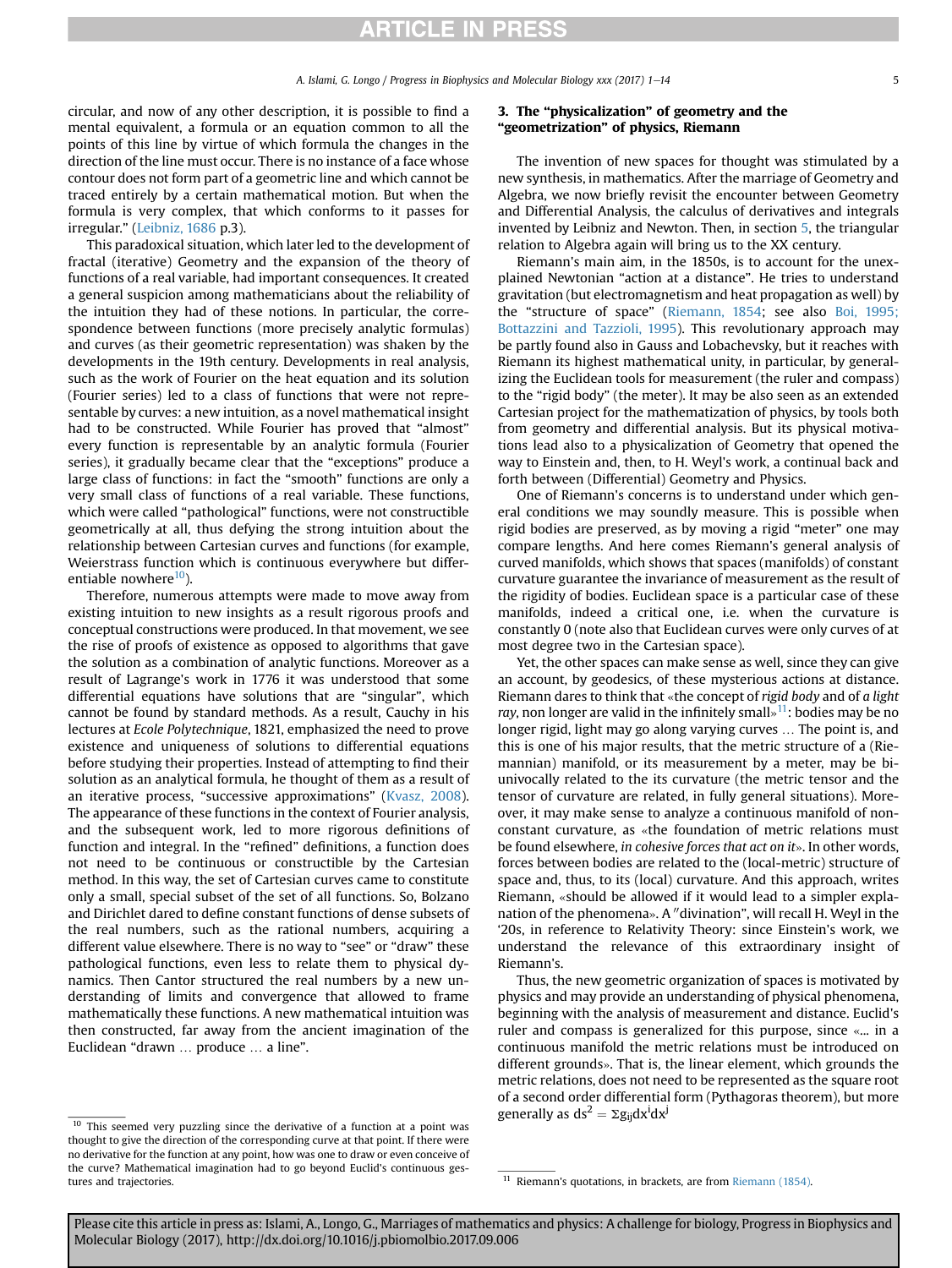<span id="page-5-0"></span>This is how, for Riemann, we access, we measure and operate on space, while understanding physical phenomena by Geometry. Then spaces (manifolds) are proposed, as a "genealogy of mathematical concepts", by making explicit the hypothesis, which ground the mathematical construction into a new phenomenal space: some key hypothesis are, according to Riemann, connectivity, isotropy, continuity … H. Weyl will add symmetries and their groups as one of the fundamental properties that structure physical phenomena, [\(Bailly and Longo, 2011\)](#page-12-0).

Of course, by Riemann's distinction between the "local" and the "global" structure of space (the metric structure and the topological one, the latter related to the Cartesian dimension) a key aspect of the unity of Euclid's approach is lost: physical space, the space of microphysics ("the infinitely small") or astrophysical spaces may have properties which escape our medium size experience of senses and the resulting phenomenal space. In Riemann's approach, the relation between local and global is the result of a complex and novel mathematics: the gluing of local maps by differential methods; homotheties, a group of symmetries, do not allow any longer to transfer "bodily sized" experience and knowledge to any scale.<sup>12</sup> And this is extremely modern: from Relativity Theory and Quantum Physics, we learned that access, measurement and operations, in the very large and the very small, cannot be provided by the naive analysis of senses. So while in Descartes, and even in Euclidean geometry, we have a physical space that is constructed mathematically and "underlies" the space of human action, with Riemann this is taken a step further, in a more significant separation of the space of ordinary, medium sized objects (space of senses) from those of very large and very small, e. g. in astrophysics and microphysics.

Yet, there is a unity in Euclid's and Riemann's approaches, in their questioning, as described here. A synthesis is beautifully given by Poincaré (1913) in a sentence: «faire de la géométrie, c'est étudier les propriétés de nos instruments, c'est à dire du corps rigide». In short, the tools for measurement are at the core of the geometric constructions.

### 4. Arithmetization of mathematics and the loss of meaning

The development of non-Euclidean geometries, where the parallel postulate was replaced by its negations, added to the overall suspicion regarding direct relation between our geometric constructions and the spaces of senses. Jointly to the invention of "pathological functions" (see sect. [2\)](#page-3-0), this was yet another step away from classical "intuition" and Geometry as both producing and rooted in a unique phenomenal space, the complex result of our action and conceptualization in and of space. Thus, the non-Euclidean approaches to Geometry induced a profound crisis of the 2300 years old Euclidean certitudes, which identified geometry with phenomenal and even physical space, as such: measurement and action here, under the control of our senses and intuition as immediate "seeing", could no longer be extended at all scales (the exclusion of homotheties from the founding principles, the axioms, see below).

Frege's deep investigations started the modern "royal way out" from the novel problem of the gap between intuitive and geometrical (Riemannian) space, between the intuition of movement and trajectories and their mathematical treatment. (Mathematical) Logic was explicitly opposed to foundational analysis grounded on phenomenal space. «The wildest visions of delirium ... remain so long as they remain intuitable, subject to the axioms of Geometry » ... absolute certainty can only be recovered with reference to the concept of number and the logical laws that govern it: «... the laws of arithmetic govern all that is numerable. This is the widest domain of all; for to it belongs no only the actual, not only the intuitable, but everything thinkable» ([Frege, 1884](#page-12-0), p. 20 and ff.). Geometry itself (but Frege cautiously considers only Euclidean Geometry) can be found analytically on the notion of number, as relation between lengths [\(Frege, 1873,](#page-12-0) p.  $9-10$ ) (see the discussion in [Tappenden \(1995\)](#page-13-0)).

In a different way, this program was fully developed by the subsequent work of Hilbert. His first and main foundational writing, ([Hilbert, 1899](#page-12-0)), is a very relevant approach to the issue by formal tools. The foundational problem is reduced to the analysis of formal consistency: what only matters, in mathematics, Geometry in particular, is the non-contradictory status of the axioms, with no reference to meaning, in space in particular. By a remarkable technical work, Hilbert gives all possible "relative consistency" proofs in Geometry: insert an axiom, take another away (Euclidean, non-Euclidean, Desarguesian, non-Desarguesian, Archimedean, non-Archimedean ...) ... embed one system into the other. Beyond Beltrami-Klein's work, the relative interpretations of Lobachevsky's and Riemann's spaces in Euclid's are brought to the highest rigor and generality. Then a final masterpiece: set the basis to formally encode, by analytic tools, Euclidean Geometry in a (conservative, in modern terminology) extension of Arithmetic. The Kantian a priori move from the intuition of (the constructive relation, we would say, to) space and time to the finitistic a priori of Arithmetic counting. The following year in 1900, by posing, at the Paris conference, the problem of consistency of Arithmetic, the scientific program of formal foundation is fully given: no reference to meaning and space, nor to the way we access, by measurement to knowledge of it; just prove formally that the axioms of Arithmetic do not finitely entail " $0 = 1$ ". This is the foundational problem of mathematics, including Geometry, of course, since the latter, by encoding, is a logical subsystem of Arithmetic.

The extraordinary "tour de force" of Hilbert's is much appreci-ated by many, including Poincaré. In his review of [Hilbert's 1899](#page-12-0) book, he acknowledges the technical achievement, but he stresses as well the loss of meaning, the trivialization of our understanding of space, the senseless reference to mathematics as codings of axioms into «le piano raisonneur de Stanley Jevons» from which «on verrait sortir toute la Géométrie». Elsewhere Poincaré, will refer to this view of mathematics, which underlies the foundational programs of Peano, Padoa, Hilbert, as «la machine a saucisses de Chi cago»: from pigs and axioms produce sausages and theorems (see [Bottazzini, 1999\)](#page-12-0).

# 5. The "physicalization" of geometry and the "geometrization" of physics, Connes

A new synthesis of Geometry and Algebra, this time Abstract Algebra, was brought about through Klein's Erlangen program in 1872. Underlying every geometry, Klein argued, is a symmetry group that is fundamental to the constitution of space. Understood in this way, geometry is the study of the properties that remain invariant under a group of transformations. And the relationship between different geometries must be understood as the relationship between their corresponding groups. This program at once leads to a deeper unity of geometry (Euclidean, non-Euclidean or other) and to a more abstract understanding of space, a step away from the need to fix a metric or to visualize a geometric space. This had far reaching consequences for physics by taking groups, thus abstract symmetries, as underlying the construction of suitable spaces and phase spaces, from Relativity Theory to Quantum Mechanics.

<sup>12</sup> Recall the role of Euclid's V axiom in closing his geometry under homotheties. A further marriage relating Algebra and Geometry was later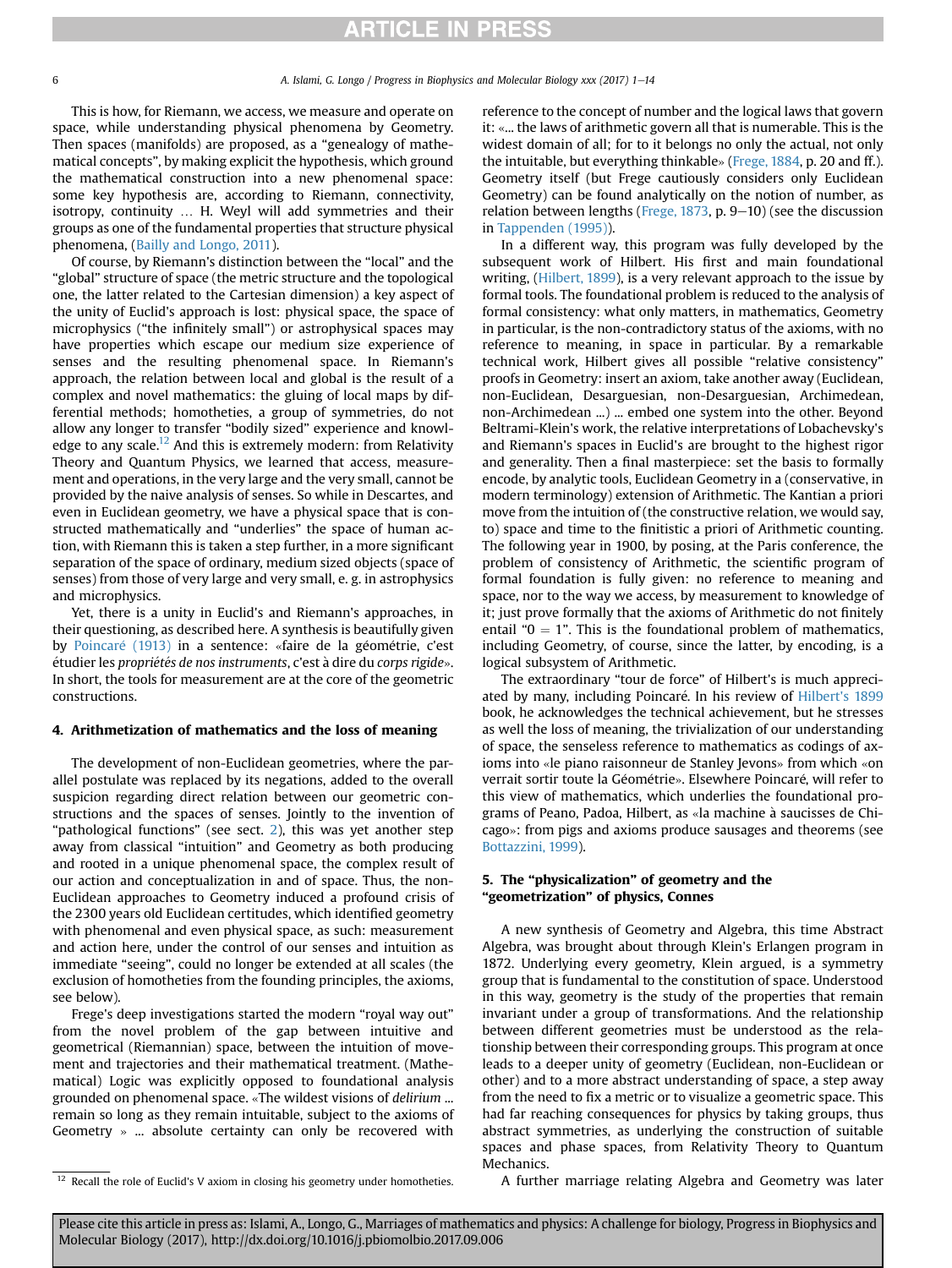proposed by passing through topology. Given any topological and, thus, any metric space X, one may consider the set of continuous functions,  $C(X)$ , from X to the complex field, as a suitable algebraic structure (a commutative  $C^*$ -algebra).  $C(X)$  is very important, as it includes the space of measures on X.

A classic result of Gelfand allows to go the other way around. Given a commutative  $C^*$ -Algebra **C**, it is possible to construct a topological space X, such that  $C(X) = C$ . The points in X will be characterized by the maximal ideals of C and so on and so forth as for reconstructing the geometric structure of X on the grounds of the properties of C.

In classical and relativistic physics measurements happen to commute: the result of different measurement operations does not depend on their order. This is not so in Quantum Mechanics. The measurements of position and momentum, or of time and energy, of a particle do not commute. And this is crucial: in Physics momentum and energy are the key observables, position and time are the associated ("conjugated") parameters. In Quantum Physics, even more than elsewhere, measurement by instruments is the only access we have to "physical reality", that is to the pertinent observables and parameters. More precisely, we can construct empirical knowledge in microphysics only by setting up instruments for measurement. In this, there is a complete conceptual continuity with regard to the approaches by Euclid and Riemann as, in all cases, the tools for accessing and organizing space are the result of a theoretical commitment, they set the direction of the work. But the "instruments" of measurement in Quantum Mechanics do not have the relatively simple nature of the ruler and compass, even not in the generality of Riemann's notion of "rigid body" or of his "ds<sup>2</sup>". Measurement is now given by the complex physical and conceptual instruments of microphysics, and the only "relative" grounding of certainty, which founds quantum mechanics, is given by a few measurable phenomena, where the noncommutativity of measurement has a major role (as well as the related indeterminism, which is intrinsic to the "standard" interpretation). Knowledge construction is then "relativized" as it requires the explicit action of the knowing subject, as well as a strong theoretical project justifying the construction of the instruments. And, in Connes' Geometry, the reference to Gelfand's algebraic approach is at the core of the new geometrization of the phenomenal space of microphysics. Yet, the physical issue of the non-commutativity of quantum measurement introduces a radical novelty as for this new geometrization.

As a matter of fact, as for the mathematics derived from noncommuting measurements, Heisenberg first replaced the algebra of classical mechanics, where observable quantities commute, by a new "calculus of matrices", as it was later acknowledge by Born, where observable quantities do not necessarily commute. In short, his Algebra of matrices is obtained from a groupoid, which replaces the classical (commutative) group of measurements. Now, this latter group gives Connes' starting structure to reconstruct space, à la Gelfand. Thus Connes' work, since many years, consists in reinventing Geometry from a non-commutative (C\*-)algebra: beginning with measurable spaces, to topological, metric and differentiable ones [\(Connes, 1994](#page-12-0)). The differences are dramatic, as the very notion of point and of trajectory are different from the classic no $tions - technically, in non-commutative geometry, there are no$ more maximal ideals (and trajectories are closer to the "paths" derived from Feynman's notion of path integral). At the core of this, one may find the generalization of the Euclidean key notion of "line" and Descartes' "points". This audacious generalization is the remote heritage of the work by Dedekind and Noether and is at the core of the ideas in Algebraic Geometry, ([Patras, 2014](#page-12-0)).

The debate is very lively (and difficult), but many agree that Connes' approach is gradually giving an account of the mysterious nature of some physical phenomena, at the level of microphysics, including non-locality (a particle is not "located in a point", in Quantum Mechanics). A crucial issue is the dependence of the reconstruction of a possible space for microphysics grounded on the order of measurement: but measurement is how we access to physical space.

In conclusion, beyond Riemann's rigid ruler and the "physical forces acting on/in space", but along the same epistemological lines, also Connes' non-commutative Geometry is grounded on physical properties or, more exactly, on the tools we access and measure physical phenomena. Once more, Poincaré may be quoted for his insight. Even though it would be too much to attribute to him a "divination" concerning the possible Geometry of Quantum Physics, yet he observed: «Des êtres qui éprouveraient nos sensations normales dans un ordre anormal, créeraient une géométrie différente de la nôtre» (Poincaré, 1902).

# 6. Some epistemological remarks on the geometry of physical space

It should be clear that we have no other way to constitute scientific knowledge of nature, but by starting from observable, measurable phenomena, even when this observability has nothing to do with our direct experience by senses. Jointly to the forms of access to and construction of phenomenal spaceq, the algebraization of Geometry and its conjunction to Differential Analysis added more tools for our abstract constructions. As we learned from Relativity and Quantum Physics, we may actually need to give up the identity "(abstract) space of senses  $=$  physical space", as the unique phenomenal space for scientific knowledge, so beautifully proposed by Euclidean spaces and their closure by homotheties. Knowledge in very large and very small scales is constructed differently: no rigid ruler, no compass of "human size" may uniformly organize the spaces of galaxies and of quantum particles. Their intelligibility and phenomenality cannot be grounded directly in our senses, on our eyes, hands, by our movements and actions, normalized by Euclid's rigid tools, but must be mediated by complex instruments of observation and measurement. These instruments are themselves the result of complex "theoretical commitments", as they are set up on the basis of an existing or proposed theory, or of strong hypothesis, beginning with the decision to observe and measure "this and not that".

In other words, the dramatic change, in Relativistic and Quantum spaces, is related to cognition: the direct experience of senses is no longer sufficient to make physical space intelligible and unify phenomena. Yet, there is a great unity in the method. It is surprising that we still have to digest this apparent cognitive discontinuity: the "ontological" myth (Geometry is "space per se") does not allow to appreciate that the mathematical objectivity is in the construction and not in an ontology. There is no such thing as "absolute space", but there is the objective reconstruction of a space of action, by the cognitive subject, with the contingent tools of active experience: the result are different phenomenal spaces, in search for a mathematical unity (such as the one between Relativistic and Quantum spaces and their physics), yet grounded on a great methodological unity. Objectivity is reached when the cognizing subject is able to make explicit and relativize these constructions: fix *first* the tools for measurement, then one or more reference systems or 'view points' and a pertinent metrics, thus a scientific "perspective". Then the construction becomes objective by relativizing the perspective, that is by analyzing which are the invariants with regard to the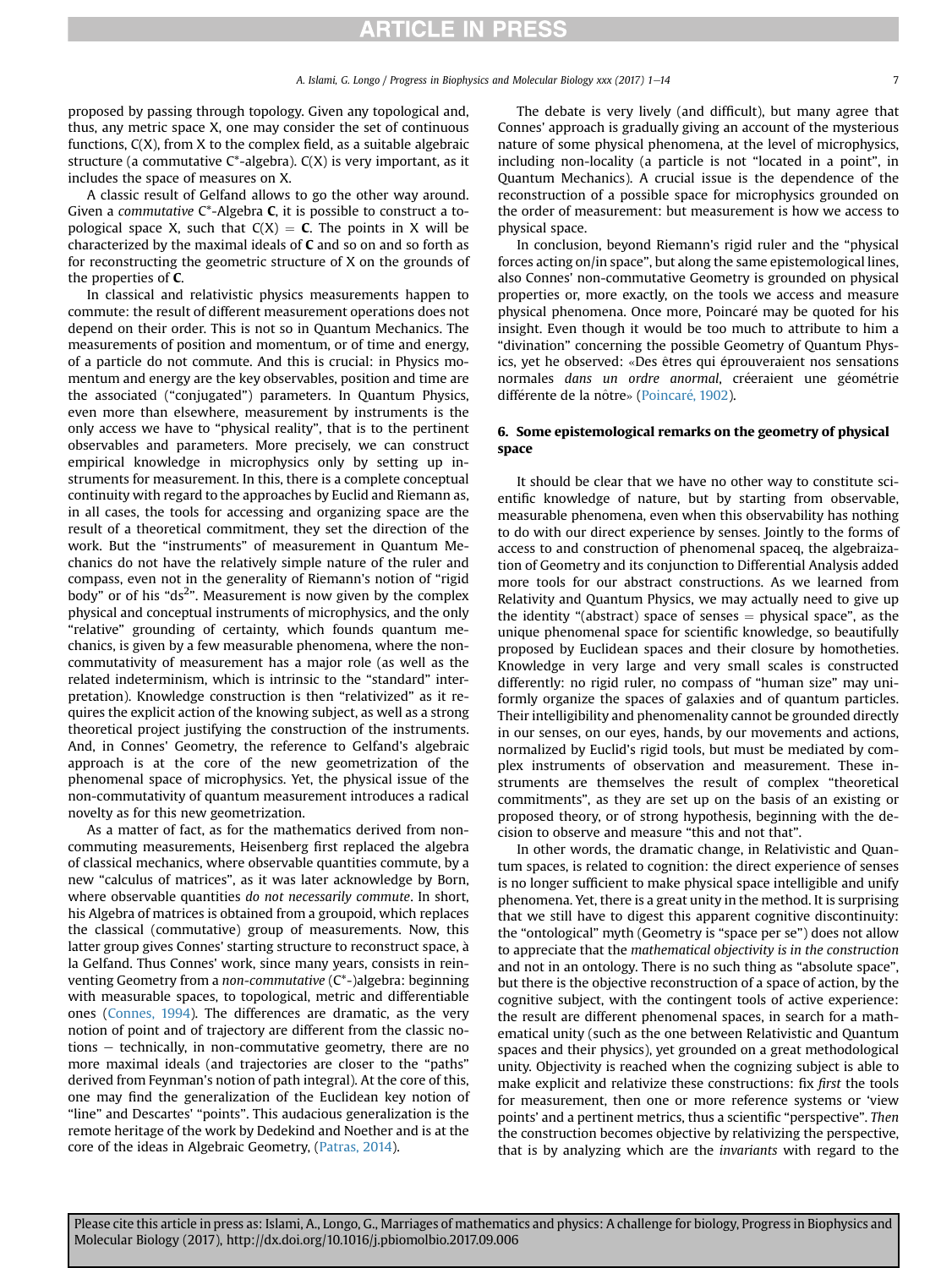transformations/changes of perspective (i.e. of reference system and metrics). As long as the subject believes in absolute spaces (Newton), in "absolute laws of thought" (Frege), in "views from nowhere", there is no foundation for knowledge, but an artificially unified frame for illusory certainties.

In contrast to this, we stress that the method, from Euclid to Riemann and Connes, via Descartes and thus the Persian/Arabic tradition, is uniform and sound: access, measure and operate on space, with the appropriate and explicitly given tools, and organize it by one of our most beautiful conceptual constructions, mathematics, Geometry in particular. Since Descartes, Geometry is a complex blend of constructions of and in phenomenal space and of algebraic abstraction, enriched, by Riemann, by differential tools. Connes' approach, via Gelfand's algebras for geometry, is a further step in this direction: from non-commutative algebras of measurement to an adequate reconstruction of differential geometry, ([Connes, 1994\)](#page-12-0).

For a further historical reference to the geometric perspective, note that Poincare's critique of logicism and formalism proposes to supplement the foundational investigations in mathematics «by a genetic analysis», the analysis of a conceptual genesis or construction [\(Heinzmann, 1998\)](#page-12-0). His understanding of Geometry as a genesis, beginning with the movements of rigid bodies, specifies Riemann's approach to mathematics as a "genealogy of concepts" as well as Helmholtz's reference to "facts" (see [Nabonnand, 2001](#page-12-0)); it is not an empiricist view nor naively rationalist, but a "phenomenological" understanding (cf. below and ([Husserl, 1933\)](#page-12-0), (see [Nabonnand, 2000](#page-12-0)) for more references along these lines).

Mathematics is not grounded on arbitrary conventions: these conventions are the most convenient choices («les plus comodes», writes Poincaré) for us, human beings, in this world, with our shared biological being. Poincaré's program, as we understand it, is a preliminary step to ground mathematics in our reference to the regularities of the world that we see, that we may act on, beginning with symmetries, from Euclid to contemporary Mathematical Physics. In short, we draw mathematics on the phenomenal veil on the grounds of our active, cognitive experience. The structures of mathematics are conceptual proposals, meant to make this world intelligible («Si [la nature] offrait trop de résistance, nous chercherions dans notre arsenal une autre forme qui serait pour elle plus acceptable», (Poincaré, 1899)). As pointed out in [\(Friedman](#page-12-0) [\(2001\);](#page-12-0) p. 26), «Poincaré's ... "conventions" [are] free choices of our own needed to bridge the irreducible gulf between our crude and approximate sensory experience and our precise mathematical descriptions of nature».

The role of acting, proposing, and understanding is crucial. The resistance of nature, its friction against our active knowledge construction, is deeply embedded in its specific materiality and in our contingent biological and cognitive being, in the historical formation of sense. The point is, let's admit it, that "any constitution is contingent" and the historical constructions of mathematics do not escape from this. Yet, objectivity is reached by the methodological unity (invariance, one should say) of the constructions and its relativization: the Greek "theoros" must step back from his/her view point, look from a distance, not from "nowhere", but from an epistemological and historical perspective, by a critique of the method that allowed him/her to propose the view point and grasp what is invariant w.r.to changing perspectives - this is their possible methodological unity.

The foundational program we are sketching here is an epistemological one: it is an analysis of "how" we construct knowledge, or of the "knowledge process". In mathematics, spaces, objects and structures are constructed from the explicit assumption of cognitive grounds, beginning with the reference to the tools for measurement, a key step in the construction of objectivity. Asymptotic constructions, such as the Euclid's "line with no thickness", which need language and myths, then other symbolic forms, such as Algebra and the asymptotes of Differential Analysis, bring further, in the communicating community, towards new invariants the objectivity of the construction, well beyond the subjective access to phenomena.

This constitutive analysis has been programmatically disregarded by the logicist and formalist approaches to the foundation of mathematics, in the XX century, as they only focused on (logicoformal) proofs. This was a necessary investigation, but, unfortunately, it excluded the analysis of the constitution of concepts and structures, from Euclid's line and its transformations by symmetries (rotations, translations) to Poincare's, Weyl's and Gro thendieck's approaches, beyond the ones we hinted to in this text (see [Zalamea, 2012; Longo, 2015\)](#page-13-0). The logical and formal approaches pretended to found and encode the world on integer numbers, viewed as "an absolute concept", as in the Fregean tradition, or on countable strings of meaningless symbols, following Hilbert. Now, there is no doubt that mathematics is abstract and symbolic, but the one century long identification of these two deep notions with a "logic of integers" or with "formal" excluded epistemology and then meaning from the foundational analysis. We have to broaden the foundational project to the "constitutive path" of mathematical abstract structures, beginning by their meaningful grounding in (and their organizing) phenomenal space and time. These are proposed at the interface between us and "reality" by an active construction of concepts and structures, a result of both gestures and actions in space and of language, including the language of Algebra.

### 7. Biological spaces and dynamics

Through the mathematical organization of phenomenal space we constructed, along history, the mathematical spaces of physical dynamics. Let's now focus on life processes and on some mathematical challenges posed by them. These processes are first of all a spatio-temporal matter. The dynamics of forms is at core of biology, beginning with the three dimensional structure of DNA and the folding - unfolding of proteins, which massively depend on dimensions and physico-chemical contexts. Proteins are not "alive", but they are the "bricks of life"  $-$  yet, in no way, by knowing all physico-chemical details of bricks one understands, say, the architecture of a building.

The analysis of the spatial organization is the first step towards appreciating the complexity of structures whose functionality is entirely lost by any sort of "linear encoding", such as the description on the tape of a Turing Machine, with its key distinction between hardware and software. Turing first, in his 1952 morphogenesis paper, analyzed the non-linear dynamics of an action/reaction/ diffusion system as an at least two dimensional continuous process, that he opposes to his own "discrete state machine", whose deterministic dynamics reminds him of Laplace's predictability, ([Turing, 1950](#page-13-0)). Turing's analysis is grounded on the sensitivity to border conditions of the system on "the onset of instability", which unfolds by "catastrophic instabilities" in continua and by dynamics deformations of a purely material hardware. This "falsifies", says he, the need of instructions to "trigger" a purely bio-physical process (no "new hypothesis"), (see [Turing, 1952](#page-13-0)) where he quotes, as biologists, only Child, D'Arcy Thompson, Waddington by their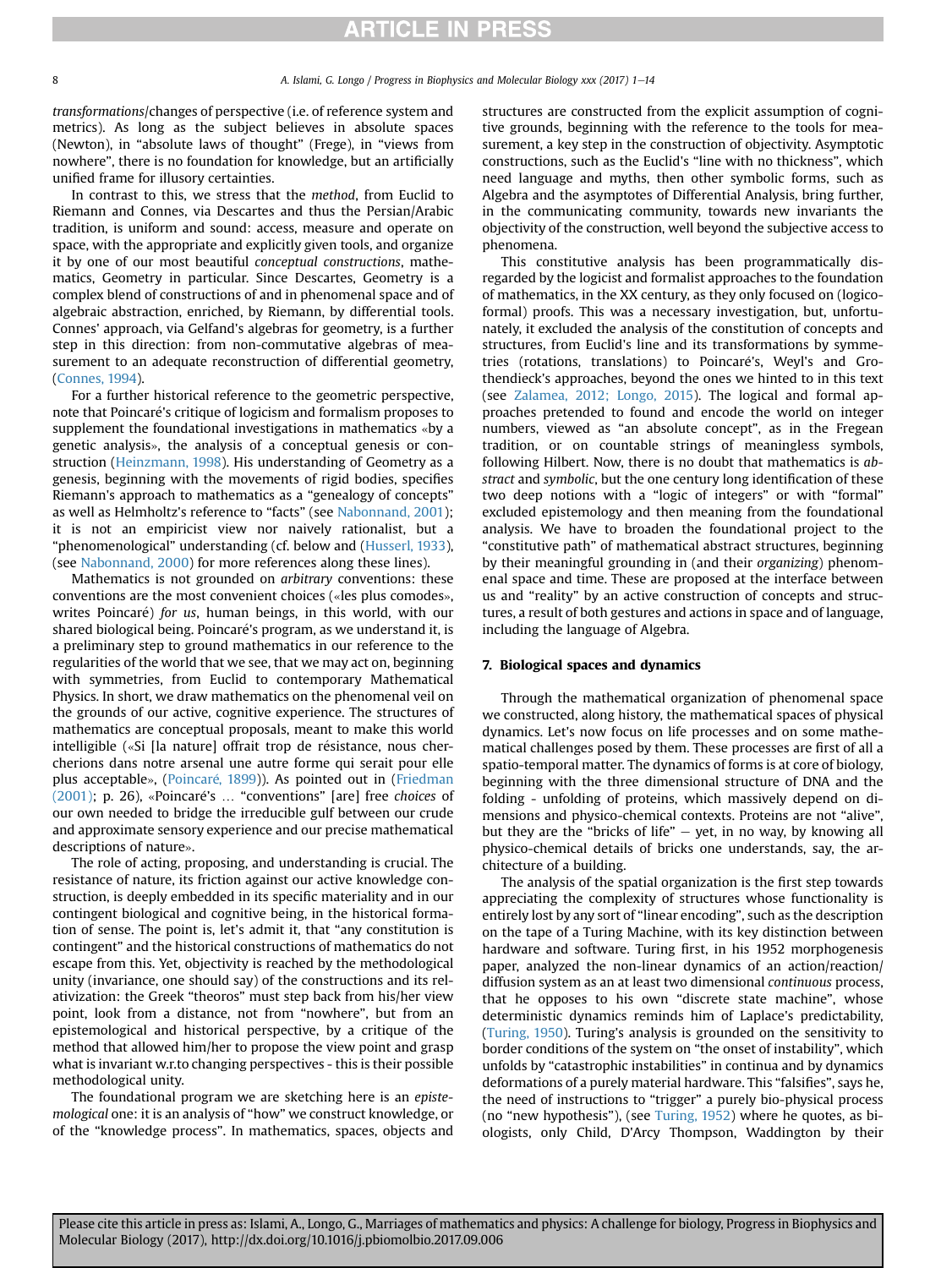interest in continuous dynamics of biological forms and patterns, far from any genocentric views, thus from the encodings on discrete data types that he had invented.

Moreover, beyond the essential three dimensionality of organisms and their intrinsic materiality, $13$  living entities also require multi-scale analyses. In some cases, living entities may develop fractal structures and the mathematics of fractals is partly multiscale. Starting at one level of "magnitude" one may go to finer and finer insights into phenomena, at different scales. But the law is just one, indefinitely iterated. As we mentioned in sect. [2](#page-3-0), the arrival at fractal geometry itself is a result of the appearance of pathological functions in mathematics, which could not be treated with the usual methods of analysis.

There exist very effective descriptions of vascular and respiratory systems as fractals (see [Brown and West, 1999; Nonnenmacher](#page-12-0) [et al., 1994; Bailly et al., 1994](#page-12-0) for example). Maximizing exchange surfaces and irrigation volumes yields a mathematical law that gives the general pattern. These are peculiar situations where life forms are organized by a "forced" growth phenomenon, an expanding tissue under a physical constraining force, and the analysis may be largely physical, as for the wax in a beehive or the shells of some invertebrates. Yet, tissues and organs are made out of cells that reproduce with variation, the first principle in Darwin's approach, they are not just "soft matter" shaped by forces, like wax or shells. Then biological variation steps in and requires a finer analysis, (see Montévil et al., 2016b). In particular, the "irregularities", due to variability and diversity in biological fractals, both within an organism and between different organisms in a species, may be functional, as they contribute to adaptivity [\(Mont](#page-12-0)é[vil et al.,](#page-12-0) [2016a\)](#page-12-0). We thus need to enrich the mathematical analyses that guided our invention of physical spaces, with their dimensional and, possibly, fractal properties. One of the challenges then would be to integrate the categorical/hierachical approach in ([Ehresmann](#page-12-0) [and Vanbremeersch, \(2007\), Simeonov and Ehresmann \(2017\)\)](#page-12-0) with the appreciation of the "specificity" of the biological object vs the "genericity" of the categorical one, of the role of adaptivity grounded on diversity and variability, of "constraints" in canalizing biological randomness, from bio-resonance to symmetry breaking, as described in Longo and Montévil (2014), Soto and Longo (2016).

As an informal and preliminary attempt toward this aim, let's just examine one of the aspects mentioned and view the living as an alternating hierarchy of at least two organization levels: autonomous biological individuals (cells), functional groups of them (organs), which in turn are integrated in a higher level and unity by their physiological functions (and yield a new living unity). In ([Bailly et al., 1994; Longo et al., 2012](#page-12-0)), it is observed that, in physico-mathematical terms, fractals geometries can be typically found in organs and are related to their function, that is the exchange of energy or matter (or of their gradients), while the interactions of biological units may be abstractly associated to dynamical systems and be embedded in categorical/relational hierarchies, [\(Simeonov and Ehresmann, 2017\)](#page-13-0). That is, mathematics, by Fractal Theories, may give a good account of the relation between structure and function in organs (lungs, vascular system ...), while, as for living units, this relations are better analyzed, whenever possible, in terms of dynamical and physiological relations and constraints, (see [Mont](#page-12-0)é[vil and Mossio, 2015](#page-12-0)). But an organ is composed by tissues that are generated by cells, which, as all organisms, reproduce with variation, (Montévil et al., 2016a). Then, the physical forces, e.g. the flow due to the pumping hearth, constrain cellular reproduction. That is, those physical forces are not the "primary motor" of the fractal structure of, say, the vascular system: they canalize and constrain the proliferating and moving cells (an original analysis based of this "reversing" of principles is in Montévil et al. (2016b)). Note also, that variability is at the core of biological diversity that is a fundamental component of the stability of life: diversity in an individual organ, or between the same organ in different individuals, as we said, contributes to the stability by adaptivity of an individual or of a population, (Montévil et al., [2016a; Longo, 2017](#page-12-0)).

Note, that even within cells, the least living entity, one may find organs: the external membrane and the cytoscheleton, first, but also some sort of internal membranes and "rails", microtubules, that play a key role in organizing cells' metabolism and reproduction. Their formation as well must be analyzed as constrained reproduction with variation: in recent experiments in microgravity, proliferating yeast cells produce very irregular cytoscheleta, ([Bizzarri et al., 2014](#page-12-0)). On Earth, gravitation constrains their formation - and (negatively) selects them when they are not viable in our gravitational field.

This is just the beginning of a view of complexity of organisms where the mathematical tools commonly used are already split into different theoretical frames, according to the "scale"  $-$  cell, organ, organism; each may have some descriptive value, but just for its level of investigation. Moreover, these (already schematic) levels, interact vertically and thus yield a novel, essentially multiscale system: when the scale changes, the mathematics we use for its analysis changes as well (typically, from networks analysis of cells to fractal structures of organs) and these nested levels are integrated and regulate each other. The causal analysis needs to be modified with regards to a purely physical dynamics: as we observed, first (cellular) reproduction with variation, then physical (and biological) constraints acting on or canalizing, constraining reproduction. But this requires an ongoing theoretical construction which is the aim of the work hinted in [Soto and Longo \(2016\)](#page-13-0).

Finally, "enablement", i.e. the analysis of "what makes possible" a given process, should be added to the analysis of causality, ([Longo](#page-12-0) and Montévil, 2014). For example, enabling contexts give the major differences between in vivo and in vitro experiments. In a neuron, say, the artificial fluid of an in vitro experience and its being cut off from three-dimensional connections etc. give lower firing rates, higher resistance, unreliable potentials ... [\(Jennings and Aamodt,](#page-12-0) [2000\)](#page-12-0). In these cases, the arbitrariness of the physicomathematical modeling, a further abstraction from the context, is even greater. The "intended" assumptions are very numerous and mostly out of control, as most are implicit: in an organism almost everything is correlated to almost everything  $-$  de-correlation analyses, as the ones done in physics, are extremely hard, sometimes impossible. Sooner or later the researcher will acknowledge that there are "hidden variables" not taken into account in the model; often, this is due to interactions with other scales, out of the scope of the given model. Thus, in contrast to Physics, Models in Biology are always poorer than phenomena, or, more precisely, the powerful correlations between the "genericity" of the mathematical and of the physical object (and "specificity" of trajectories) is lost (is actually reversed) in biology, whose objects are specific (historical) and trajectories are "generic" (possible ones), (see [Bailly](#page-12-0) and Longo, 2011; Longo and Montévil, 2014) for a detailed analysis. All of this stresses the need for a proper "biological theorizing" and a critical perspective in modeling, based on biologically sound

<sup>&</sup>lt;sup>13</sup> Organisms are made of a specific physical matter: the bases of DNA, the molecular components of membranes have no alternatives, in a space that we strictly understand in three-dimensions. Synthetic biology extracts and re-combines fragments of DNA, or their exact chemical replica, and places them in cellular membranes with their proper physico-chemical and dimensional structure. The dualistic perspectives, software vs. hardware, or soul vs. body, are a fantastic invention for the purposes of computing with machines, or a strong religious commitment, respectively, but do not need to be projected on nature.

Please cite this article in press as: Islami, A., Longo, G., Marriages of mathematics and physics: A challenge for biology, Progress in Biophysics and Molecular Biology (2017), http://dx.doi.org/10.1016/j.pbiomolbio.2017.09.006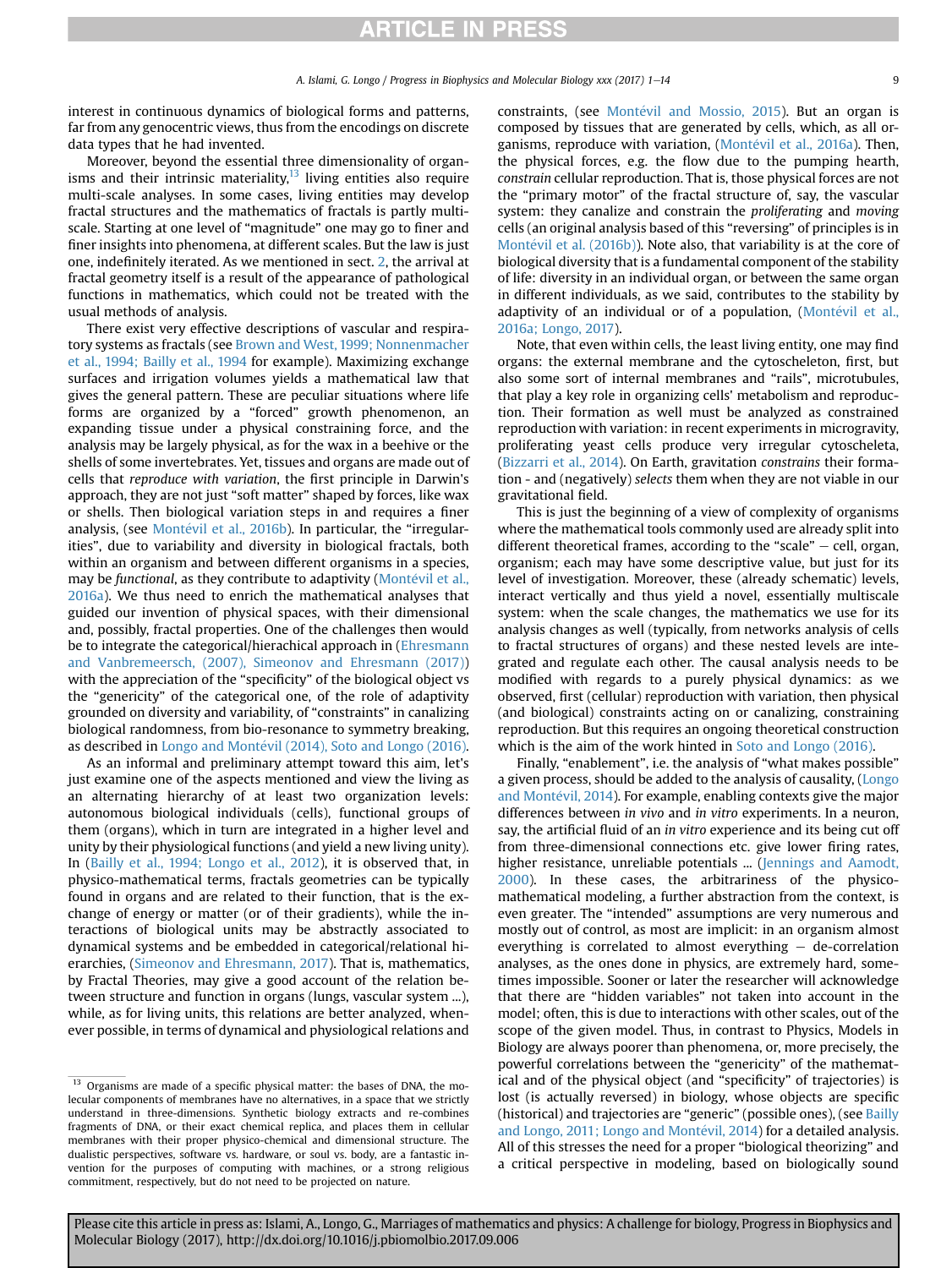10 A. Islami, G. Longo / Progress in Biophysics and Molecular Biology xxx (2017) 1-14

theoretical principles.<sup>14</sup>

# 8. The dynamics of the phase space and the mathematical invention<sup>15</sup>

All these issues (context dependence, multiscale interactions) pose major challenges to mathematics in Biology, as theoretical generality is also our aim. In Physics, this is "more easily" obtained by mathematics' constitutive role in drawing the very "conceptual contours" of physical objects and by the possible or discernible context independence of physical experiences, while both conditions essentially fail in Biology. Thus, the gap between the "local" nature of Models and the required "global" nature of Theories is much greater than in Physics. Moreover, Mathematical Biology seems to provide only models, so far  $-$  to be evaluated critically (see the footnote and reference above). As a matter of fact, even modeling, which is so important for iterating experiences, transferring knowledge ... conjecturing Theories, is very hard. Consider "latent potentials" in Evolution. There is, for example, strong paleontological evidence that the double jaw of some reptiles, living 200 millions years ago, originated the inner ear of birds and mammals ([Gould, 1982, 1989\)](#page-12-0). How can you model this? Which energy is minimized, if any, or which geodetics, in which mathematical space one may simulate such a contingent evolution? There exist dynamic models of co-evolutive systems, as they are called, but, before discussing the problems they are faced with, let's consider another, related, feature of life.

In Physics, we know how to deal with states close to as well as far from equilibrium; but also critical states are well defined and treated. By definition, the latter are "temporary": a physical system doesn't stay long in a critical state (on the verge of a change of state). Yet, living entities, both biological units and species, permanently live in an "extended critical state", ([Bailly and Longo,](#page-12-0) [2011\)](#page-12-0). Waddington's homeorhesis or Varela's autopoiesis, ([Petitot](#page-12-0) [et al., 1999](#page-12-0)), are early theoretical appreciation of this fact; where homeorhesis means a dynamical reconstruction of an ever changing equilibrium, which is autopoietic when it is internally recon-structed by a process that engenders its own constraints ([Mont](#page-12-0)é[vil](#page-12-0) [and Mossio, 2015](#page-12-0)). In short, we live as if we were running on a tight string, by continual adjusting the constraints on a critical trajectory; and organisms do it quite well, and so do species, at least for some time. There is no such thing as "equilibrium" in phylogenesis nor in ontogenesis: a non-artificial ecosystem is never in equilibrium, it is always evolving. Only death in a desert of stones is biological "equilibrium".

Many physicists work at co-evolutive dynamical systems in Biology and, by powerful mathematical tools, they try to model features like the ones above. The problem is that there is no predesigned space of phases, $16$  that is a space of the possible

<sup>16</sup> The space of pertinent observables and parameters. This is the idea hinted in the 2001 paper quoted in the previous note.

phenotypes, where one could draw evolutionary geodesics: the phase space is co-constituted at the same time as the phenomenon to be described. Since Newton, as analyzed by Kant, one must give first the very conditions of possibility for the intelligibility of physical dynamics: the "a priori" of space and time. In the XIX century, these a priori for the physico-mathematical constructions where generalized to the notion of "phase space" (Hamilton, Gibbs, Poincaré ...), first given by position and momentum. Then the preliminary, difficult and fundamental task of the theoretician in physics became the invention of the suitable "phase space" for the intended analysis. This mathematical space moved from the position/momentum (or energy/time) space of classical dynamics to the more complex phase spaces of thermodynamics ([Bailly and Longo, 2011\)](#page-12-0). Note that the position/momentum and energy/time spaces of classical dynamics yield also the "conjugated variables" of quantum physics, where the indetermination of measurement was proposed. Later, an even more abstract complex Hilbert space, of infinite dimensions and where the quantum dynamics is the dynamics of an amplitude (a "law") of probability in Schrödinger's equation, ([Bitbol, 1996](#page-12-0)).

The historicity of biological evolution is grounded on the changes of the very "phase space", that is on the changes of the pertinent Darwinian observables (phenotypes, thus organisms and species) and of the pertinent parameters, while rare events scan any phylogenetic trajectory, ([Longo, 2017](#page-12-0)). These observables depend on each other, while interacting with billions of other phenomena, as unpredictable as the one above (the "latent potentials"). And this, along an extended critical state. Are there just "hidden variables", or missing parameters, to be discovered and inserted in the model? There seems to be more than this. Minor variations in the evolutive context, a mutation say, may create a new phase space: attractors which should describe the dynamics, not only need to be embedded in larger spaces (more variables), but seem to "swing" into different and co-constituted phase spaces. How to handle mathematically these changes, which may be "conceptual" changes? We are in a situation similar to the multiscale nature of biological phenomena, mentioned in  $\S$ . 7 (and surely related to it), but with its own mathematical difficulties. Mathematics and its applications grew by proposing novel conceptual frames, as pointed out also throughout recent history by [Patras \(2001\)](#page-12-0), possibly grounded in new forms of "access" to phenomena (in our sense above) or to new objects of knowledge.

We should try to give a rigorous interpretation of the gap between (the use of mathematics in) Physics and Biology, at least comparable to the one Quantum physicists proposed with regard to more classical approaches. Mathematics is an open conceptual construction and may be indefinitely enriched: fortunately, it is not God given, nor it is all already contained in and mechanically derivable from today's Zermelo-Fraenkel Set Theory or (predicative) fragments of Second Order Arithmetic, as some logicians still claim. When Newton and Leibniz unified metaphysically distinct universes, the sub-lunar and the supra-lunar bodies and their movements, they did not use the mathematics of projectiles well developed by the engineers of the time, largely based on Greek Geometry. They invented radically new concepts and tools, not contained in Euclid's notions and axioms, and dared to use the actual infinite to analyze finite movement (trajectories, speed, acceleration), a true revolution. Of course, there was a path through History, which led to their ideas, as we hinted, but the dynamics of mathematics swung by their work into a different conceptual space, which included infinitesimal analysis. And, by Gauss' and Riemann's Differential Geometry, this also changed Geometry.

In the XX century, from Dirac's delta function to Feymann's integral and Weyl's Gauge Theory or non-Commutative Geometry, radical mathematical novelty marked the construction of

 $14$  As mentioned above, a tissue, an organ is not made by soft, inert matter, as it happens also when the latter is produced by an organism (e.g. wax cells or shells). Physical forces constrain the growth of a tissue, an organ, but they do not complete determine its shape, as in most existing models of morphogenesis, since [Turing](#page-13-0)'s [1952](#page-13-0) seminal paper and Thom's work. Assuming first the Darwinian principle of "proliferation with variation" for cells, even within an organism, leads, in morphogenesis, to an original and more effective perspective also in modeling, (see [Mont](#page-12-0)évil et al., 2016b: Montévil, 2017).

<sup>&</sup>lt;sup>15</sup> This section as well as other parts authored by Longo in this paper, in particular the idea of "changing phase space" as for biological dynamics (see below), is taken from G. Longo "Space and Time in the Foundations of Mathematics, or some challenges in the interactions with other sciences". Invited lecture, First AMS/SMF meeting, Lyon, July 2001 (unpublished manuscript, downloadable; partly published in French, in Intellectica,  $2003/1-2$ , n. 36-37).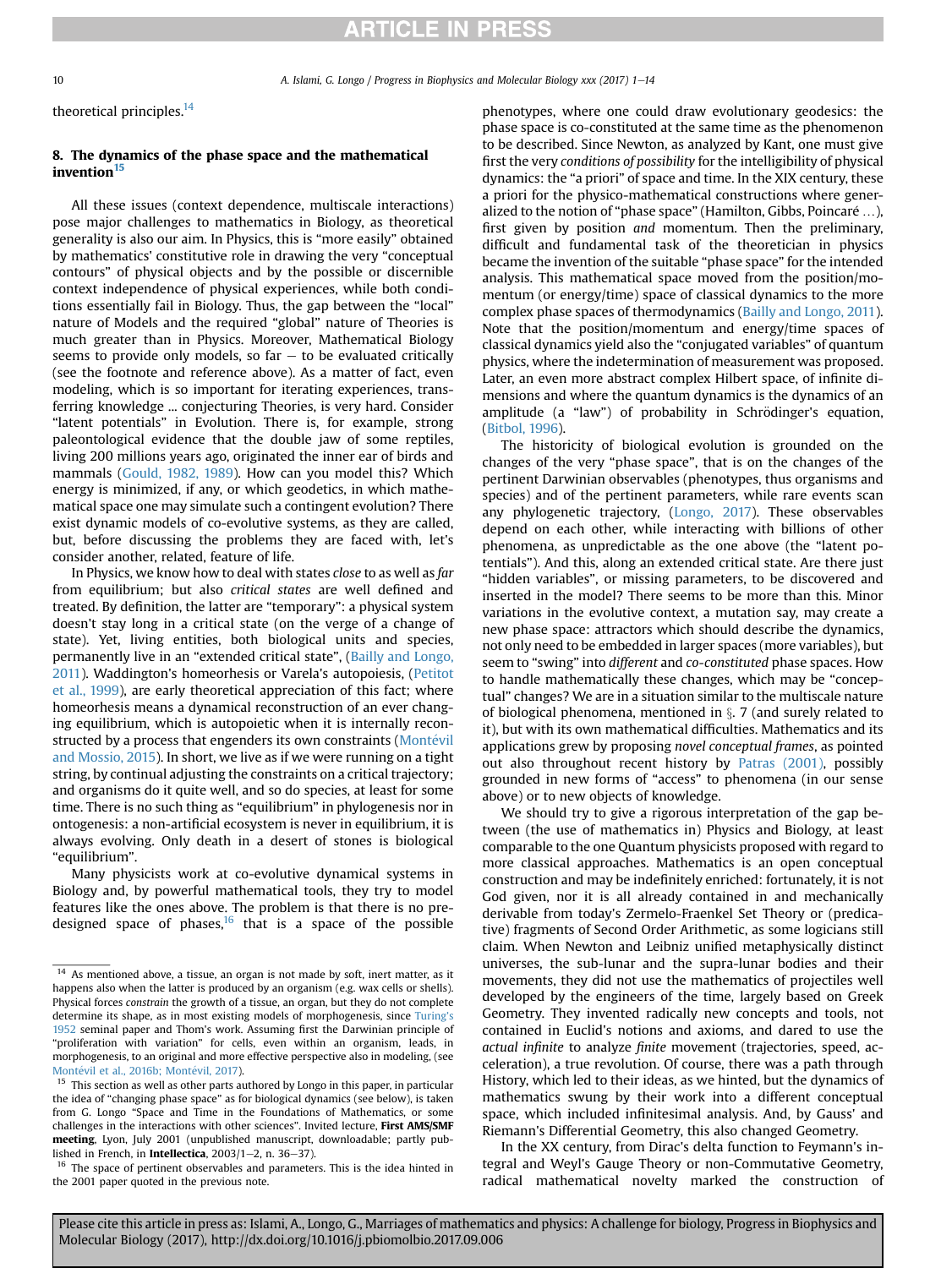(Quantum) Physics. The difference is in knowledge construction and in the role of mathematics in it. We tried to point out some of the limits one encounters when treating biological entities with tools from Physics (see [Longo, 2017](#page-12-0) for more), similarly as the objects or the Geometry of Classical or Relativistic Physics do not apply to microphysics: either the objects become "strings", like in String Theory, or we need new understanding of space, like in non-Commutative Geometry. Also in Biology, we need new conceptual tools and possibly invent more suitable mathematics, as mathematicians and physicists did in Physics, from Newton to Connes. Typically, by their peculiar autonomy and contextual dependence, we cannot easily draw their mathematics on the phenomenal veil by "cutting them off" from their contexts and by giving them a constructed contour. The organismal unity seem to impose itself and the ecosystemic interactions produce the historical dynamics of the phase space. This, we believe, is the underlying methodological challenge for mathematics in Biology.

### 9. Mathematical and epistemological projects

In the spirit of this special issue, we will now hint to some possible work directions coming out from the proposed perspective. The central theme, on one side, aims at (re-)embedding mathematics and its constructive practices in phenomenal space and time, which mathematics contributes to constitute, also by the rich blend of the geometric perspective and the algebraic approach, since the encounter of the Greek and the Persian/Arabic traditions. On the other, space and time may relate to the very foundation of mathematics, which has been for too long isolated within the enclosed terms of its internal foundation, since Hilbert's Metamathematics is a mathematical discipline. By an enriched analysis of biological space and time, mathematics may better relate to this form of knowledge whose phenomenalities are first of all a spatiotemporal matter and require a synthetic insight on organisms.

#### 9.1. Role of Algebra and modern unifying perspectives

In section one, we focused on the developments of Geometry from Euclid to Descartes, emphasizing the role of Algebra in this regard. We now draw on some comparisons between this tradition in Algebra beginning with al-Khwarizmi and the disciplines of Arithmetic and Geometry inherited from Babylonian and Greek traditions. The purpose is to stress the historical, methodological and conceptual, constitution of mathematics: when embedded in different historical contexts or when facing new challenges, mathematicians invented new tools and new mathematical structures, for the purposes of knowledge constructions. One of today's challenges is the analysis of biological processes, since Darwin's revolution, so far very poorly dealt with mathematical tools, or at most dealt with one century old tools from mathematical physics, even today, (see [Longo, 2017](#page-12-0)). We need instead a similar creativity as the one hinted above in the very rich historical relation between mathematics and Physics or when dealing with practical needs. We review it here by some more hints towards a cross-cultural analysis.

The innovative role of Algebra in bridging the gap between two mathematical traditions of arithmetic and geometry provided a synthesis of mathematical entities that were considered to be otherwise independent: numbers and magnitudes. This synthesis was not the result of a mere conjunction of two inherited disciplines, rather a consequence of inventing a new mathematical entity altogether. This new entity, "the unknown", was so general that it allowed at once geometric and arithmetic determinations.

The invention of this new entity was a consequence of, in part, an ontologically neutral view of mathematics, which did not limit mathematics to pure, ideal objects of the Platonic realm nor an Aristotelian knowledge construction. It was a completely different outlook on science or knowledge, which did not value the theoretical above the practical disciplines ("science" above "art", see the footnotes in sect. [1.3](#page-2-0)). On the contrary knowledge without action and action without knowledge were both strongly condemned. This "formal" ontology did not lower the status of Algebra to a mere technique, a collection of algorithms for finding solutions to equations but placed it between art and science. The algorithms were first (in work of al-Khwarizmi) carefully coupled with geometric demonstrations, and later with independent (algebraic) arguments for their soundness.

In doing Algebraic manipulations with the "unknown", one is invited to forget the properties of the entity to which the "unknown" refers and instead to focus on the relationships between different terms of the equation (known and unknown). In this way Algebraic manipulations are done at a more "abstract", "meta" level and the subject of mathematical study shifts from magnitudes to relations between them (and later to "structures" such as groups, rings, fields, with the rise of Abstract Algebra).

The effectiveness of this "formal" algebraic entity, "the unknown", first in legal matters and inheritance laws, as noted above, opened the way to further applications of mathematics in other sciences such as astronomy, mechanics, optics, etc. Gradually, with the scientific revolution of the 17th century it enriched the ontological commitment concerning the intrinsic mathematical nature of the Universe (as in Galileo) by the use of abstract algebraic computations. Algebra provided the formal tool for the expression of physical laws as relations between quantities of different kinds, replacing the geometric theory of proportions. The writing of the laws was based on observations and meaningful insights, and once laws were written the computations were done in formal algebraic or analytic fashion.

This ontologically neutral attitude led, among others, to the acceptance of zero and gradually to the development of an arithmetic for negative quantities.<sup>17</sup> While conceiving zero encountered a fundamental obstacle with Greek ontological commitment as nature rejects the void, for algebraists it created no problem and was freely used by al-Khwarizmi in the system of Arabic numerals (base 10) that we still use today.<sup>18</sup> As for negative numbers the process was slower partially because the algebraists didn't have a use for them. With the arithmetization of Algebra and the development of arithmetic for known and unknown quantities alike, as we discussed in 1.3, negatives gradually came to be treated similar to positives (under arithmetical operations), also following the Brahmagupta tradition.<sup>19</sup> The physician al-Samaw'al in the 12th century completed the project that al-Karaji has started in the arithmetizaion of algebra: he defined algebraic power (including an unknown to the power zero) and recognized negatives as "defi-ciency" and positives as "excess" ([Berggern, 2016](#page-12-0)). $^{20}$ 

 $17$  An early mention of negative numbers may be found in China, in the "Nine chapters on the art of mathematics" (Han Kingdom, 206 BCE  $-$  220 AC): red strokes for positive numbers, black ones for negative. A more consistent use is made by the Indian mathematician Brahmagupta (598-668) in the Brahma Sphuta Siddhanta (628), where both negative numbers and 0 are posited jointly to their basic algebraic properties (Séguit-Duclot, 2017).

The first systematic treatment of Arabic numeral  $1-9$  and 0 and place-value system is in al-Khwarizmi's book "Hindu art of reckoning". While Hindus used the word "Sunya" (empty or blank), he introduced "sifr", "cipher".

<sup>&</sup>lt;sup>19</sup> Note that for the geometric algebraists such as Khayyam, who remained faithful to the necessity of geometric interpretation, accepting negatives was much more difficult.

 $20$  Al-Samw'al writes, ... if we subtract a deficient number from a deficient number larger than it, there remains the difference  $[e.g. - 5 - (-2) = -(5-2)]$ , deficient; but in the other case there remains their difference, excess. [e.g.  $- 2 - (-1)^2$  $(5) = + (5-2)$ ]." [\(Berggern, 2016\)](#page-12-0).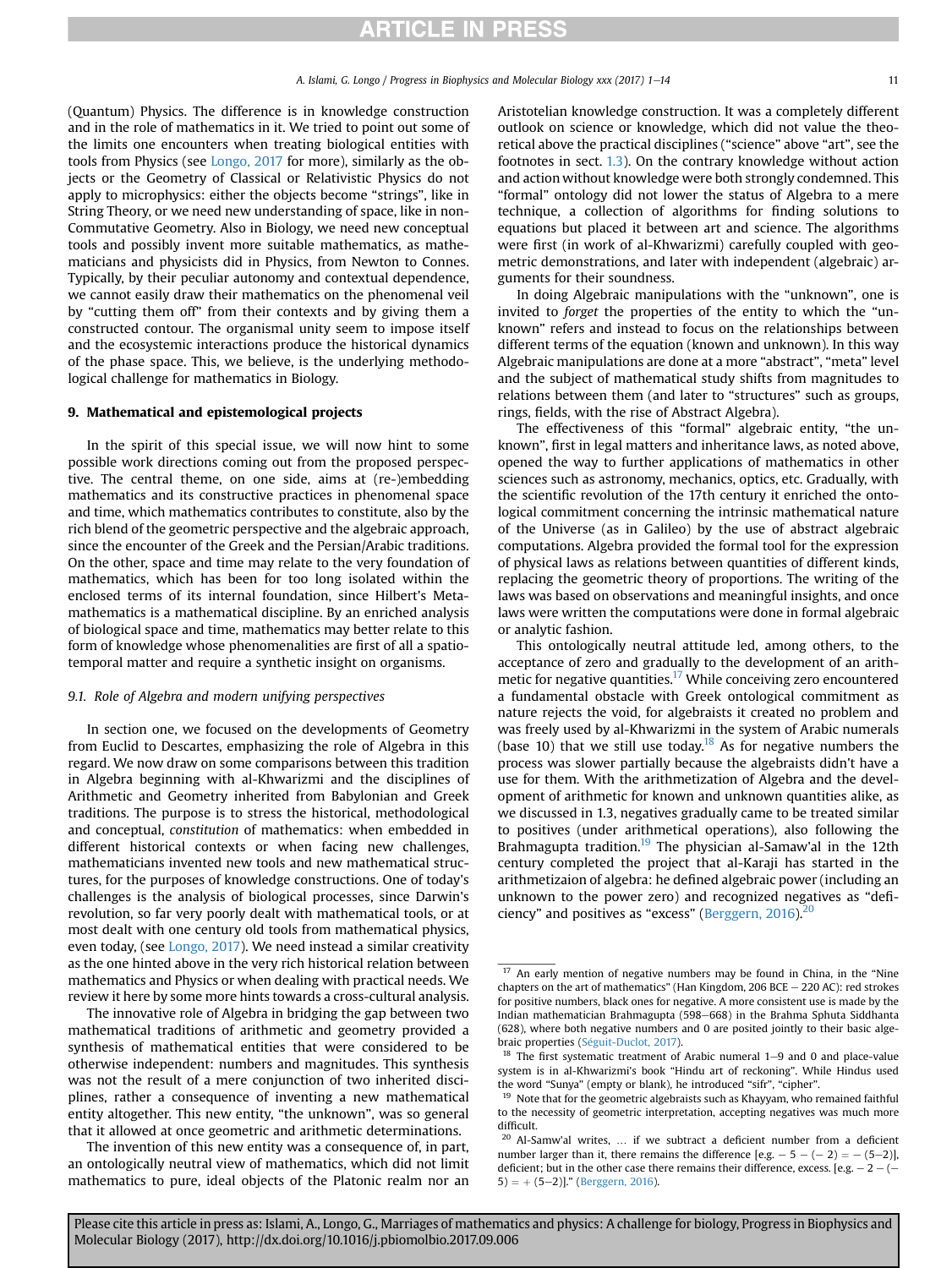Moreover, the autonomy from the methods of Euclidean geometry, based on constructions by ruler and compass, led to the possibility of proving negative results: the "impossible" solutions. The Persian mathematician Nasir al-Din al-Tusi in the 12th century, for instance, in his book "The Equations", classified equations into two groups of possible and impossible (ones with no positive solution), and for the latter provided reasons as why these equations are "impossible cases".<sup>21</sup> Of course, the "impossibility" of these equations is only the result of the limitation of the "world of Algebra" to real numbers (as we classify them today). With the invention of imaginary numbers (Cardano, XVI century) and of the geometric interpretation of complex numbers as vectors and points on the plane (Wessel, Wallis, Argand and Gauss, XVIII and XIX century), every polynomial turns out to be a "possible" equation. These representations made it possible to legitimize the use of these solutions, and to finally prove the fundamental theorem of Algebra for every polynomial of degree n on the "complex plane" ([Islami, 2017\)](#page-12-0). It was in fact the dynamic interaction between algebraic and geometric methods that enriched mathematics and widened its possible applications.

While geometry, arithmetic and the theory of proportion were widely used in modern physics since its conception in the 17th century, Algebraic methods, jointly to analysis, gradually became the dominant (although not the only) language of physics in the 19th century, all the while embedding physical processes in a sound geometry of space (the physicalization of geometry and the geometrization of physics we mentioned above). Typically, the requirement of homogeneity of magnitudes, after the introduction of (absolute) "unit", turned into the discipline of "dimensional" analysis, which is still of utter importance to the work of contemporary physicists. This is a complex blend of equational writing and a geometric appreciation of the notion of "dimension". Similarly, representations, by diagrams, graphs and trees etc, provided geometric insight and easier manipulations of combinatorial structures and algebraic operators; conversely, the general analysis of connected components and holes in surfaces was made possible by Betti numbers and Poincaré's groups, leading to homotopy and homology groups, as new algebraic tools for Geometry, (Dieudonné, [1972; Patras, 2014\)](#page-12-0).

Let's finally recall the further unification by deep "transversal" concept and structures, more recently proposed by Grothendieck within pure mathematics, (see [Zalamea, 2012](#page-13-0) and [Longo, 2015\)](#page-12-0) for philosophical reflections (the second also in relation to Biology). This approach "goes across" Geometry, Algebra and Analysis, more than unifying them: the notion of Topos, say, as an extreme generalization of mathematical "space", applies transversally and sets the grounds for contemporary Algebraic Geometry.

### 9.2. The epistemology of mathematics and the sciences of life

There is no doubt that there are logic and pure formalisms, in mathematical proofs, yet their analyses are "necessary even though they are not sufficient" for a foundational project, as pointed out in [Weyl \(1927\);](#page-13-0) that is, the belief in their mathematical, or even "cognitive", completeness is wrong, as we tried to argue. The analysis of the "mode of access" to phenomenal space, including the various forms of measurement, is an essential component of an epistemological reflection and contributes to open to new interactions between mathematics and empirical sciences. The XX century prevailing monomania of focusing only on the invariants of language and conscious reasoning (logic and formalisms), would be now a major limitation to further investigations.<sup>22</sup>

Concepts and structures are constituted in the interface between us and the world, on that phenomenal veil over which we draw them in order to organize and make intelligible the world, by mathematics. They originate on the regularities we "see", as living and historical beings, and develop along History, in intersubjectivity and language. These constructions are not arbitrary, as "reality" makes frictions and canalizes our knowledge dynamics. The common cognitive grounds, proper to our shared humanity, give generality and constitutive power to this procedure, enriched by historical specification and diversity. The objectivity of mathematics is in this process.

The reflections proposed above, concerning the challenges for mathematics in Biology, are not just meant as informal considerations, but they are an attempt to analyze the peculiar interface by which life presents itself to us. The mathematical analysis of the difficulties should stimulate a foundational investigation on the tools used and stress this constitutive role that mathematics has in knowledge construction: these difficulties are due to the different "autonomy", criticality and multiscalar phenomenality of life, if compared to the physical phenomena. In general, each analysis of the interface between us and phenomena, within different forms of knowledge or access to reality, bears a foundational character.

The focus on the issue of space is not meant to present a new monomania, that of Geometry, but to enrich existing paradigms by what was programmatically excluded by the founding fathers of modern Logic, and for good reasons (at their time: we are no longer troubled, today, by Riemann's Geometry and, perhaps, even not by Connes'). Moreover, the mathematics of space and time are "transversal" themes to different sciences; thus, the related foundational and methodological considerations should be an essential component of interdisciplinary researches. It is largely insufficient to transfer well-established techniques or algorithms from one discipline to another. We have to be "monist of matter" not of the "tools" for knowledge: different phenomenalities may need to be analyzed by different tools. Yet, an explicit reflection on the methodological differences and analogies may lead to a unification, which is never a matter of a transfer or superposition of techniques, but of a new invention, a new synthesis. Since Newton and Boltzmann mathematical physics proceeds by "unification", that is by the invention of a "third" theoretical frame unifying different phenomenalities  $-$  as for Newton, recall the example mentioned above of infinitesimal analysis and the role of infinity in it. Indeed, the same could be said for Boltzmann 's statistical physics that asymptotically correlated particles' trajectories and thermodynamical properties. But also Connes' non-commutative Geometry, a major advance forwards, unifies previous approaches, in between Relativistic and Quantum Physics, by new mathematical concepts. Grothendieck's "transversal" correlations, bypassing the frontiers of mathematical disciplines, is a further way to give unity to our major tools for scientific knowledge, mathematics, along the lines of the marriages we described in this paper.

The problem is opened on whether the immense conceptual creativity of mathematics may help to move from the "a priori" still

<sup>&</sup>lt;sup>21</sup> Both Khayyam and al-Tusi come close to Descartes' and Fermat's results. Yet, without invention of a new method it was impossible for them to take these results further.

 $^{22}\,$  Even within formal systems, normalization for typed lambda-calculi (see [Girard](#page-12-0) [et al., 1989\)](#page-12-0), as well as recent concrete incompleteness results, provide examples of very interesting formally unprovable theorems of Arithmetic: they use wellordering properties of numbers, as judgments of a "geometric" nature, in the proofs (see [Longo, 2011a\)](#page-12-0). Moreover, continuous "geometric" structures may step in the inductive load of proofs of purely combinatorial properties of computable functions and functionals (see "Four letters by Georg Kreisel" on this and subsequent work quoted in introduction to these letters, in [http://www.di.ens.fr/users/](http://www.di.ens.fr/users/longo/files/FourLettersKreisel.pdf) longo/fi[les/FourLettersKreisel.pdf\)](http://www.di.ens.fr/users/longo/files/FourLettersKreisel.pdf). Pure formalisms do not go very far.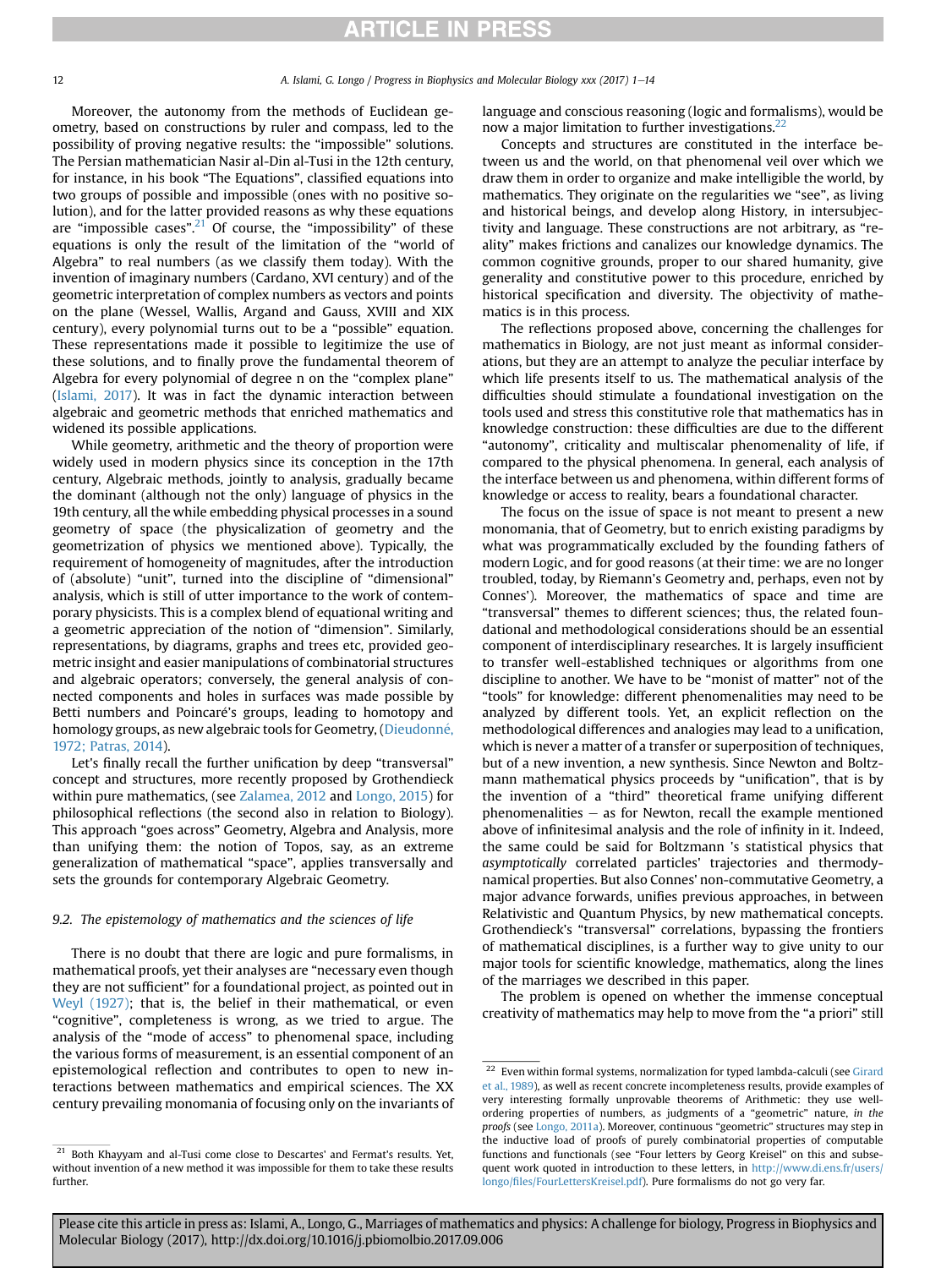<span id="page-12-0"></span>governing the relation between mathematics and physics (the pregiven phase space in each physico-mathematical theory) and invent the new mathematical concepts and structures needed for biology, possibly including a dynamics of the very phase space. The historical co-constitutive relation between mathematics and physics as well as the construction of mathematics for practical aims with no ontological commitments, have been very rich of these sorts of invention, as we hinted above. The conceptual frame for biology hinted in Longo and Montévil (2014), Soto and Longo (2016) and Longo (2017) is more radical as it is based on the proposal of new "a priori" in biological theorizing, inspired by observations and grounded on principles of organization and of variation, and on the peculiar, constitutive, role of historical time and rhythms for organisms. Scientific observations, of course, are not the contemplation of "empirical truth" nor "empirically real" (whatever this may mean), as they include the observer's choice of what and how to observe and measure, where to set the contours and how to qualify the objects of analysis. Then the challenge we tried to face is to "elevate" some crude observations (organisms, including cells within an organism, proliferate with variation and generate rhythms, along an historical time) to the status of founding conventions, as Poincaré would say, - or, to the status of "coordinating or constitutive principles", as soundly put in Friedman (2001), by revisiting Poincaré. If we go beyond the physicalist prejudices in Biology, an even richer path may be opened for new mathematics, with a similarly rich constitutive power than the one physics has had for mathematics.

Theorizing or even philosophical reflections (both ontological and epistemological) need to precede the mathematization, if the latter is ever possible, as it was the case in classical and relativistic physics, since Galileo and Descartes or Riemann and Mach, or in quantum mechanics, where the theoretical debate always had and has deep philosophical implications and preceded mathematization. This is the attempt, as for a theory of biological ontogenesis which precedes mathematical modeling. Some original modeling techniques are already being designed following that theoretical approach, as for organ morphogenesis, (Montévil et al., 2016b; Montévil, 2017), typically by considering conceptually primary the proliferation with variation of cells then the tissular dynamics under the constraints of physical forces. Moreover, new, non obvious mathematics is being proposed, partly inspired by the philosophical perspective mentioned here in biology, concerning the changes of the very phase space, (see [Sarti and Citti, 2017](#page-13-0)).

### Acknowledgements

Islami would like to thank Thomas Ryckman, Michael Friedman, Tom Donaldson, Ladislav Kvasz and Harald Wilstche for immensely helpful discussions. Longo's activity in two working groups (CeSEF, on the epistemology of Quantum Physics) and 'Géométrie et Cognition', has been a fantastic occasion to collaborate with several colleagues in Physics, Philosophy and Biology, in Paris. Longo is particularly indebted to the joint work and uncountably many discussions with his students Maël Montévil, Matteo Mossio and Nicole Perret, as well as with Francis Bailly, Jean Petitot, Bernard Teissier, Mioara Mugur-Schachter, Ana Soto, Carlos Sonnenchein.

#### References

[Al-Khwarizmi, A.J., 1915. \(813?\) Kitab al-Jabr va al-Moquabala.](http://refhub.elsevier.com/S0079-6107(17)30154-2/sref1)

- [Bailly, F., Longo, G., 2011. Mathematics and the Natural Sciences: the Physical Sin](http://refhub.elsevier.com/S0079-6107(17)30154-2/sref2)[gularity of Life. Imperial College Press, London \(original French version, Her](http://refhub.elsevier.com/S0079-6107(17)30154-2/sref2)[mann, 2006\).](http://refhub.elsevier.com/S0079-6107(17)30154-2/sref2)
- [Bailly, F., Gaill, F., Mosseri, R., 1994.](http://refhub.elsevier.com/S0079-6107(17)30154-2/sref3) "Morphogenèse et croissance biologique : un [modele dynamique simple pour le poumon](http://refhub.elsevier.com/S0079-6107(17)30154-2/sref3)" dans La biologie théorique a [Solignac. Ed. Polytech. 65](http://refhub.elsevier.com/S0079-6107(17)30154-2/sref3)-[94](http://refhub.elsevier.com/S0079-6107(17)30154-2/sref3).

[Berggern, J.L., 2016. Episodes in the Mathematics of Medieval Islam. Springer-Verlag](http://refhub.elsevier.com/S0079-6107(17)30154-2/sref4) [New York](http://refhub.elsevier.com/S0079-6107(17)30154-2/sref4).

Bitbol, M., 1996. Schrödinger's Philosophy of Quantum Mechanics. Kluwer, Dor[drecht; Boston](http://refhub.elsevier.com/S0079-6107(17)30154-2/sref5).

[Bizzarri, M., Cucina, A., Palombo, A., Masiello, M.G., 2014. Gravity sensing cells:](http://refhub.elsevier.com/S0079-6107(17)30154-2/sref6) [mechanisms and theoretical grounds. Rend. Fis. Acc. Lincei 25, S29](http://refhub.elsevier.com/S0079-6107(17)30154-2/sref6)-[S38.](http://refhub.elsevier.com/S0079-6107(17)30154-2/sref6)

[Boi, L., 1995. Le probl](http://refhub.elsevier.com/S0079-6107(17)30154-2/sref7)è[me math](http://refhub.elsevier.com/S0079-6107(17)30154-2/sref7)é[matique de l'espace. Springer](http://refhub.elsevier.com/S0079-6107(17)30154-2/sref7)

Bottazzini U., Poincaré, Le Scienze, 1999..

[Bottazzini, U., Tazzioli, R., 1995. Naturphilosophie and its role in Riemann's math-](http://refhub.elsevier.com/S0079-6107(17)30154-2/sref9)ematics. Rev. d'Histoire Des. Mathématiques n 1, 3-[38.](http://refhub.elsevier.com/S0079-6107(17)30154-2/sref9)

[Brown, J.H., West, G., 1999. Scaling in Biology. Santa Fe Institute Publication.](http://refhub.elsevier.com/S0079-6107(17)30154-2/sref10)

[Ch](http://refhub.elsevier.com/S0079-6107(17)30154-2/sref11)^ a[telet, G., 1993. Les Enjeux du Mobile. Seuil, Paris.](http://refhub.elsevier.com/S0079-6107(17)30154-2/sref11)

[Connes, A., 1994. Non-commutative Geometry. Academic Press.](http://refhub.elsevier.com/S0079-6107(17)30154-2/sref12)

- [Descartes, R., 1954. La G](http://refhub.elsevier.com/S0079-6107(17)30154-2/sref13)é[om](http://refhub.elsevier.com/S0079-6107(17)30154-2/sref13)é[trie 1637, English Translation: the Geometry of Rene](http://refhub.elsevier.com/S0079-6107(17)30154-2/sref13) [Descartes. Dover, New York](http://refhub.elsevier.com/S0079-6107(17)30154-2/sref13).
- [Dieudonn](http://refhub.elsevier.com/S0079-6107(17)30154-2/sref14)e[, J., 1972. The historical development of algebraic geometry. Am. Math.](http://refhub.elsevier.com/S0079-6107(17)30154-2/sref14) Mon. 79 $(8)$ , 827–[866.](http://refhub.elsevier.com/S0079-6107(17)30154-2/sref14)
- [Ehresmann, A.C., Vanbremeersch, J.-P., 2007. Memory Evolutive Systems: Hierarchy,](http://refhub.elsevier.com/S0079-6107(17)30154-2/sref15) [Emergence, Cognition. Elsevier Science](http://refhub.elsevier.com/S0079-6107(17)30154-2/sref15).

[Frege, G., 1873. On a geometrical representation of imaginary forms in the plane. In:](http://refhub.elsevier.com/S0079-6107(17)30154-2/sref16) [McGuiness, B. \(Ed.\), Collecteed Papers on Mathematics, Logic and Philosophy.](http://refhub.elsevier.com/S0079-6107(17)30154-2/sref16) [Basil Blackwell, Oxford \(1984\).](http://refhub.elsevier.com/S0079-6107(17)30154-2/sref16)

- [Frege, G., 1884. The Foundations of Arithmetic \(english transl. Evanston, 1980\)](http://refhub.elsevier.com/S0079-6107(17)30154-2/sref17).
- [Friedman, M., 2001. Dynamics of Reason. Stanford CSLI publications](http://refhub.elsevier.com/S0079-6107(17)30154-2/sref18).
- [Girard, J.Y., Lafont, Y., Taylor, R., 1989. Proofs and Types. Cambridge University Press](http://refhub.elsevier.com/S0079-6107(17)30154-2/sref19). [Gould, S.J., 1982. The Panda's Thumb. WW. Norton.](http://refhub.elsevier.com/S0079-6107(17)30154-2/sref20)
- [Gould, S.J., 1989. Wonderful Life. WW. Norton](http://refhub.elsevier.com/S0079-6107(17)30154-2/sref21).

[Heath, T.L., 1908. The Thirteen Books of Euclid's Elements. Cambridge Univ. Press.](http://refhub.elsevier.com/S0079-6107(17)30154-2/sref22) Heinzmann, G., 1998. Poincaré on Understanding Mathematics. Philosophia Scien[tiae, pp. 143](http://refhub.elsevier.com/S0079-6107(17)30154-2/sref23)-[160](http://refhub.elsevier.com/S0079-6107(17)30154-2/sref23).

- [Hilbert, 1899. Les fondements de la g](http://refhub.elsevier.com/S0079-6107(17)30154-2/sref24)é[om](http://refhub.elsevier.com/S0079-6107(17)30154-2/sref24)é[trie \(trad. fran., Dunod, 1971\)](http://refhub.elsevier.com/S0079-6107(17)30154-2/sref24).
- [Husserl, E., 1933. The Origin of Geometry](http://refhub.elsevier.com/S0079-6107(17)30154-2/sref25).
- [Husserl, E., 1936. The Crisis of European Sciences and Transcendental](http://refhub.elsevier.com/S0079-6107(17)30154-2/sref26) [Phenomenology](http://refhub.elsevier.com/S0079-6107(17)30154-2/sref26).
- Islami, A., 2017. "[A Complex Problem for Formalists](http://refhub.elsevier.com/S0079-6107(17)30154-2/sref27)", to appear.
- [Jennings, C., Aamodt, S., November 2000. Computational approaches to brain](http://refhub.elsevier.com/S0079-6107(17)30154-2/sref28) [functions. Nat. Neurosci. Suppl. 3.](http://refhub.elsevier.com/S0079-6107(17)30154-2/sref28)
- [Kvasz, L., 2008. Patterns of Change: Linguistic Innovations in the Development of](http://refhub.elsevier.com/S0079-6107(17)30154-2/sref29) [Classical Mathematics. Birkh](http://refhub.elsevier.com/S0079-6107(17)30154-2/sref29)ä[user Verlag](http://refhub.elsevier.com/S0079-6107(17)30154-2/sref29).
- [Leibniz, G.W., 1686. Translated by. In: Lucas, P.G., Grint, L. \(Eds.\), Discourse on](http://refhub.elsevier.com/S0079-6107(17)30154-2/sref30) [Metaphysics. Manchester University Press, Manchester, 1953.](http://refhub.elsevier.com/S0079-6107(17)30154-2/sref30)
- Longo, G., 2011a. Refl[ections on concrete incompleteness. Philos. Math. 19 \(3\),](http://refhub.elsevier.com/S0079-6107(17)30154-2/sref31) [255](http://refhub.elsevier.com/S0079-6107(17)30154-2/sref31)e[280](http://refhub.elsevier.com/S0079-6107(17)30154-2/sref31).
- [Longo, G., 2011b. Theorems as constructive visions. In: Hanna, de Villiers \(Eds.\),](http://refhub.elsevier.com/S0079-6107(17)30154-2/sref32) [Invited Lecture, Proceedings of ICMI 19 Conference on Proof and Proving.](http://refhub.elsevier.com/S0079-6107(17)30154-2/sref32) [Springer, Taipei, Taiwan. May 10-15, 2009.](http://refhub.elsevier.com/S0079-6107(17)30154-2/sref32)
- Longo, G., December 2015. Conceptual Analyses from a Grothendieckian Perspective: Reflections on Synthetic Philosophy of Contemporary Mathematics by Fernando Zalamea in Speculations. [https://www.urbanomic.com/speculations\\_](https://www.urbanomic.com/speculations_lo/) [lo/](https://www.urbanomic.com/speculations_lo/).
- Longo, G., 2017. How future depends on past histories and rare events in systems of life. Found. Sci. https://doi.org/10.1007/s10699-017-9535-x
- Longo, G., Montévil, M., 2014. Perspectives on Organisms: Biological Time, Sym[metries and Singularities. Springer, Dordrecht](http://refhub.elsevier.com/S0079-6107(17)30154-2/sref35).
- Longo, G., Montévil, M., Pocheville, A., 2012. From bottom-up approaches to levels [of organization and extended critical transitions. Front. Physiol. 3, 232](http://refhub.elsevier.com/S0079-6107(17)30154-2/sref36).
- [Montevil, M., 2017. A primer on mathematical modeling in the study of organisms](http://refhub.elsevier.com/S0079-6107(17)30154-2/sref37) [and their parts. In: Bizzarri \(Ed.\), Conceptual and Methodological challenges in](http://refhub.elsevier.com/S0079-6107(17)30154-2/sref37) [Systems Biology. Springer. Methods in Molecular Biology.](http://refhub.elsevier.com/S0079-6107(17)30154-2/sref37)
- [Montevil, M., Mossio, M., 2015. Biological organisation as closure of constraints.](http://refhub.elsevier.com/S0079-6107(17)30154-2/sref38) [J. Theor. Biol. 372, 179](http://refhub.elsevier.com/S0079-6107(17)30154-2/sref38)-[191.](http://refhub.elsevier.com/S0079-6107(17)30154-2/sref38)
- [Montevil, M., Mossio, M., Pocheville, A., Longo, G., 2016a. Theoretical principles for](http://refhub.elsevier.com/S0079-6107(17)30154-2/sref39) [biology: Variation. Prog. Biophys. Mol. Biol. 122, 36](http://refhub.elsevier.com/S0079-6107(17)30154-2/sref39)-[50. Soto, Longo.](http://refhub.elsevier.com/S0079-6107(17)30154-2/sref39)
- [Montevil, M., Speroni, L., Sonnenschein, C., Soto, A.M., 2016b. Modeling mammary](http://refhub.elsevier.com/S0079-6107(17)30154-2/sref40) organogenesis from biological fi[rst principles: cells and their physical con](http://refhub.elsevier.com/S0079-6107(17)30154-2/sref40)[straints. Prog. Biophys. Mol. Biol. 122, 58](http://refhub.elsevier.com/S0079-6107(17)30154-2/sref40)-[69. Soto, Longo.](http://refhub.elsevier.com/S0079-6107(17)30154-2/sref40)
- Nabonnand, P., 2000. Les recherches sur l'oeuvre de Poincaré. Gaz. Des. [Math](http://refhub.elsevier.com/S0079-6107(17)30154-2/sref41)é[maticiens 85. Juillet](http://refhub.elsevier.com/S0079-6107(17)30154-2/sref41).
- [Nabonnand, P., 2001.](http://refhub.elsevier.com/S0079-6107(17)30154-2/sref42) "La génè[se psycho-physiologique de la g](http://refhub.elsevier.com/S0079-6107(17)30154-2/sref42)é[om](http://refhub.elsevier.com/S0079-6107(17)30154-2/sref42)é[trie selon](http://refhub.elsevier.com/S0079-6107(17)30154-2/sref42) [Poincar](http://refhub.elsevier.com/S0079-6107(17)30154-2/sref42)é["](http://refhub.elsevier.com/S0079-6107(17)30154-2/sref42), à paraître dans La revue d'Histoire des Mathématiques.
- [Nonnenmacher, T.F., Losa, G.A., Weibel, E.R., 1994. Fractals in Biology and Medicine.](http://refhub.elsevier.com/S0079-6107(17)30154-2/sref43) [Birkhauser.](http://refhub.elsevier.com/S0079-6107(17)30154-2/sref43)
- [Panza, M., 2011. Rethinking geometrical exactness. Hist. Math. 38, 42](http://refhub.elsevier.com/S0079-6107(17)30154-2/sref44)-[95.](http://refhub.elsevier.com/S0079-6107(17)30154-2/sref44)
- [Panza, M., 2012. The twofold role of diagrams in Euclid's plane geometry. Synthese](http://refhub.elsevier.com/S0079-6107(17)30154-2/sref45) [186, 55](http://refhub.elsevier.com/S0079-6107(17)30154-2/sref45)-[102](http://refhub.elsevier.com/S0079-6107(17)30154-2/sref45).
- Panza, M., 2015. ""Una stessa cosa"[. Come intendere la de](http://refhub.elsevier.com/S0079-6107(17)30154-2/sref46)finizione della continuita di Aristotele''[, Fisica V.3, 227a10-12. In: Generali, D. \(Ed.\), Le Radici della](http://refhub.elsevier.com/S0079-6107(17)30154-2/sref46) [razionalit'a Critica : saperi, pratiche, teleologie. Studi offerti a Fabio Minazzi,](http://refhub.elsevier.com/S0079-6107(17)30154-2/sref46) [Mimesis, pp. 715](http://refhub.elsevier.com/S0079-6107(17)30154-2/sref46)-[728.](http://refhub.elsevier.com/S0079-6107(17)30154-2/sref46)
- [Patras, F., 2001. La Pens](http://refhub.elsevier.com/S0079-6107(17)30154-2/sref47)é[e Math](http://refhub.elsevier.com/S0079-6107(17)30154-2/sref47)é[matique Contemporaine. Press Univ. de France](http://refhub.elsevier.com/S0079-6107(17)30154-2/sref47).

[Patras, F., 2014. La possibilit](http://refhub.elsevier.com/S0079-6107(17)30154-2/sref48)é [des nombres. Presse Univ. France, Paris](http://refhub.elsevier.com/S0079-6107(17)30154-2/sref48).

- [Petitot, J., Varela, F., Pachoud, B., Roy, J.-M., 1999. Naturalizing Phenomenology:](http://refhub.elsevier.com/S0079-6107(17)30154-2/sref49) [issues in comtemporary Phenomenology and cognitive sciences. \(J. Petitot al.,](http://refhub.elsevier.com/S0079-6107(17)30154-2/sref49) [eds\) Stanf. U.P.](http://refhub.elsevier.com/S0079-6107(17)30154-2/sref49)
- [Poincar](http://refhub.elsevier.com/S0079-6107(17)30154-2/sref50)é[, H., 1899. Des fondements de la g](http://refhub.elsevier.com/S0079-6107(17)30154-2/sref50)éométrie. Revue de mé[taphysique morale](http://refhub.elsevier.com/S0079-6107(17)30154-2/sref50)